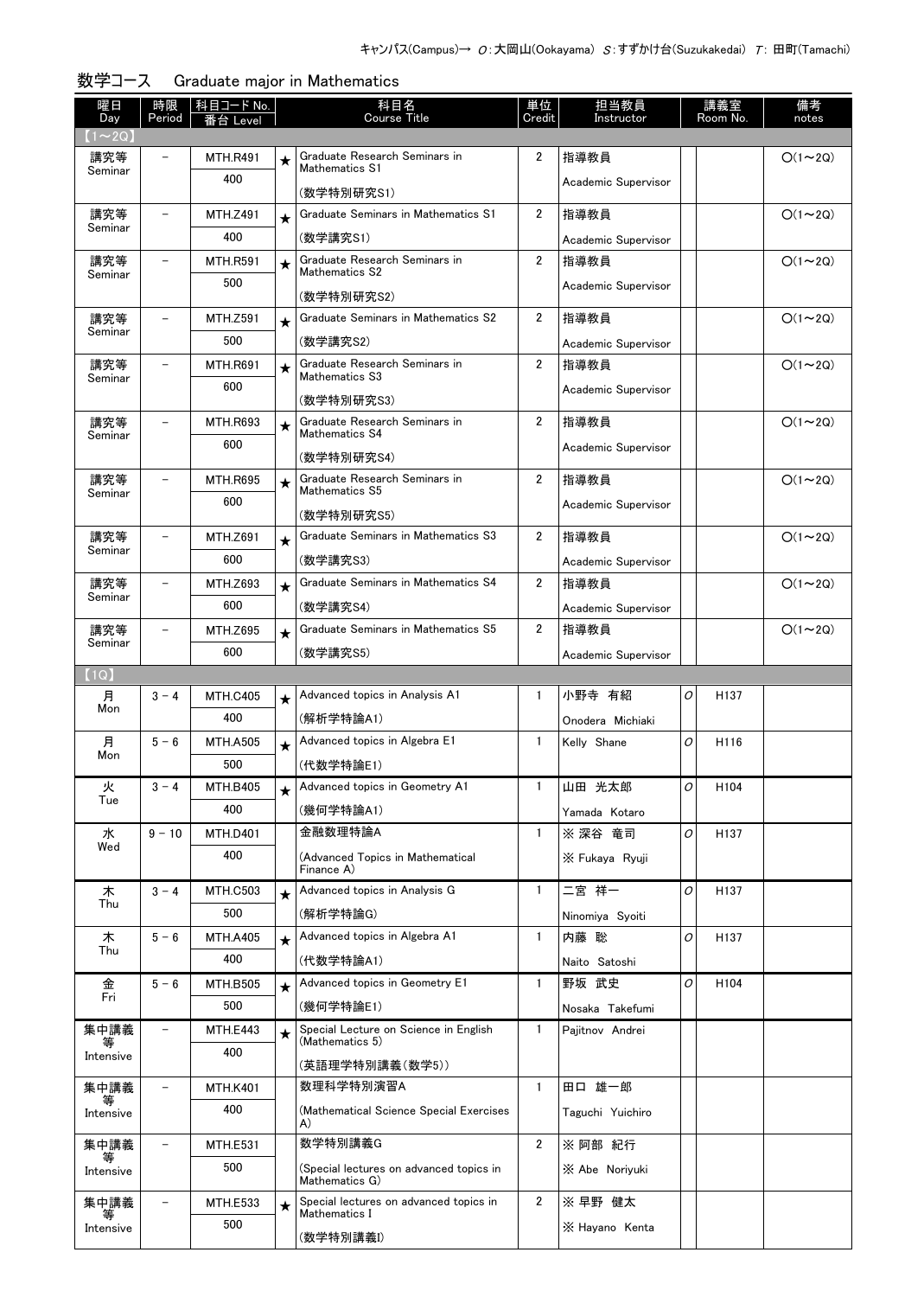| 曜日<br>Day      | 時限<br>Period             | 科目コード No.<br>番台 Level  |         | 科目名<br><b>Course Title</b>                                | 単位<br>Credit   | 担当教員<br>Instructor |   | 講義室<br>Room No.    | 備考<br>notes |
|----------------|--------------------------|------------------------|---------|-----------------------------------------------------------|----------------|--------------------|---|--------------------|-------------|
| (1Q)           |                          |                        |         |                                                           |                |                    |   |                    |             |
| 集中講義           | $\overline{\phantom{0}}$ | MTH.K501-01            |         | 数理科学キャリア特別実践                                              | 1              | 田口 雄一郎             |   |                    |             |
| 等<br>Intensive |                          | 500                    |         | (Special Career Program of Mathematical<br>Science)       |                | Taguchi Yuichiro   |   |                    |             |
| 集中講義           |                          | MTH.E631               |         | 数学最先端特別講義A                                                | $\overline{2}$ | ※ 阿部 紀行            |   |                    |             |
| Intensive      |                          | 600                    |         | (Special lectures on current topics in<br>Mathematics A)  |                | X Abe Noriyuki     |   |                    |             |
| 集中講義           |                          | MTH.E633               | $\star$ | Special lectures on current topics in<br>Mathematics C    | $\overline{2}$ | ※ 早野 健太            |   |                    |             |
| Intensive      |                          | 600                    |         | (数学最先端特別講義C)                                              |                | X Hayano Kenta     |   |                    |             |
| 集中講義<br>等      |                          | <b>MTH.E657</b><br>600 | $\star$ | Lecture on Science in English<br>(Mathematics 5)          | $\mathbf{1}$   | Pajitnov Andrei    |   |                    |             |
| Intensive      |                          |                        |         | (英語理学講義(数学5))                                             |                |                    |   |                    |             |
| 集中講義           |                          | <b>MTH.K601</b>        | $\star$ | Mathematical Science Career<br>Development A              | $\mathbf{1}$   | 田口 雄一郎             |   |                    |             |
| 等<br>Intensive |                          | 600                    |         | (数理科学キャリア開発A)                                             |                | Taguchi Yuichiro   |   |                    |             |
| 集中講義           | $\overline{\phantom{0}}$ | <b>MTH.K605</b>        |         | 数理科学チュートリアル実践A                                            | $\mathbf{1}$   | 田口 雄一郎             |   |                    |             |
| 等<br>Intensive |                          | 600                    |         | (Mathematical Science Tutorial A)                         |                | Taguchi Yuichiro   |   |                    |             |
| 集中講義           | $\overline{\phantom{m}}$ | MTH.K609-01            | $\star$ | Advanced Career Program of<br><b>Mathematical Science</b> | $\mathbf{1}$   | 田口 雄一郎             |   |                    |             |
| 等<br>Intensive |                          | 600                    |         | (数理科学キャリア特別発展)                                            |                | Taguchi Yuichiro   |   |                    |             |
| 【2Q】           |                          |                        |         |                                                           |                |                    |   |                    |             |
| 月              | $3 - 4$                  | <b>MTH.C406</b>        | $\star$ | Advanced topics in Analysis B1                            | 1              | 小野寺 有紹             | O | H <sub>137</sub>   |             |
| Mon            |                          | 400                    |         | (解析学特論B1)                                                 |                | Onodera Michiaki   |   |                    |             |
| 月              | $5 - 6$                  | <b>MTH.A506</b>        | $\star$ | Advanced topics in Algebra F1                             | 1              | Kelly Shane        | O | H116               |             |
| Mon            |                          | 500                    |         | (代数学特論F1)                                                 |                |                    |   |                    |             |
| 火              | $3 - 4$                  | <b>MTH.B406</b>        | $\star$ | Advanced topics in Geometry B1                            | $\mathbf{1}$   | 山田 光太郎             | O | H104               |             |
| Tue            |                          | 400                    |         | (幾何学特論B1)                                                 |                | Yamada Kotaro      |   |                    |             |
| 水              | $9 - 10$                 | <b>MTH.D402</b>        |         | 金融数理特論B                                                   | $\mathbf{1}$   | ※ 深谷 竜司            | 0 | H <sub>137</sub>   |             |
| Wed            |                          | 400                    |         | (Advanced Topics in Mathematical<br>Finance B)            |                | X Fukaya Ryuji     |   |                    |             |
| 木              | $3 - 4$                  | <b>MTH.C504</b>        | $\star$ | Advanced topics in Analysis H                             | $\mathbf{1}$   | 二宮 祥一              | O | <b>H119A</b>       |             |
| Thu            |                          | 500                    |         | (解析学特論H)                                                  |                | Ninomiya Syoiti    |   | $\rightarrow$ H137 |             |
| 木              | $5 - 6$                  | <b>MTH.A406</b>        | $\star$ | Advanced topics in Algebra B1                             | $\mathbf{1}$   | 内藤 聡               | 0 | H137               |             |
| Thu            |                          | 400                    |         | (代数学特論B1)                                                 |                | Naito Satoshi      |   |                    |             |
| 金              | $5 - 6$                  | <b>MTH.B506</b>        | $\star$ | Advanced topics in Geometry F1                            | $\mathbf{1}$   | 野坂 武史              | 0 | H104               |             |
| Fri            |                          | 500                    |         | (幾何学特論F1)                                                 |                | Nosaka Takefumi    |   |                    |             |
| 集中講義           |                          | <b>MTH.E440</b>        |         | 数学特別講義Q                                                   | $\overline{2}$ | ※ 篠崎 裕司            |   |                    |             |
| Intensive      |                          | 400                    |         | (Special lectures on advanced topics in<br>Mathematics Q) |                | X Shinozaki Yuji   |   |                    |             |
| 集中講義           |                          | <b>MTH.K402</b>        |         | 数理科学特別演習B                                                 | $\mathbf{1}$   | 田口 雄一郎             |   |                    |             |
| 等<br>Intensive |                          | 400                    |         | (Mathematical Science Special Exercises<br>B)             |                | Taguchi Yuichiro   |   |                    |             |
| 集中講義           | $\qquad \qquad -$        | <b>MTH.E532</b>        | $\star$ | Special lectures on advanced topics in                    | $\overline{2}$ | ※佐藤 周友             |   |                    |             |
| 等<br>Intensive |                          | 500                    |         | Mathematics H                                             |                | X Sato Kanetomo    |   |                    |             |
|                |                          |                        |         | (数学特別講義H)<br>Special lectures on advanced topics in       | 2              | ※ 山田 澄生            |   |                    |             |
| 集中講義<br>等      |                          | <b>MTH.E535</b><br>500 | ★       | Mathematics K                                             |                |                    |   |                    |             |
| Intensive      |                          |                        |         | (数学特別講義K)                                                 |                | X Yamada Sumio     |   |                    |             |
| 集中講義           |                          | MTH.K501-02            |         | 数理科学キャリア特別実践                                              | 1              | 田口 雄一郎             |   |                    |             |
| 等<br>Intensive |                          | 500                    |         | (Special Career Program of Mathematical<br>Science)       |                | Taguchi Yuichiro   |   |                    |             |
| 集中講義<br>等      |                          | MTH.E632               | $\star$ | Special lectures on current topics in<br>Mathematics B    | $\overline{2}$ | ※佐藤 周友             |   |                    |             |
| Intensive      |                          | 600                    |         | (数学最先端特別講義B)                                              |                | X Sato Kanetomo    |   |                    |             |

#### 数学コース Graduate major in Mathematics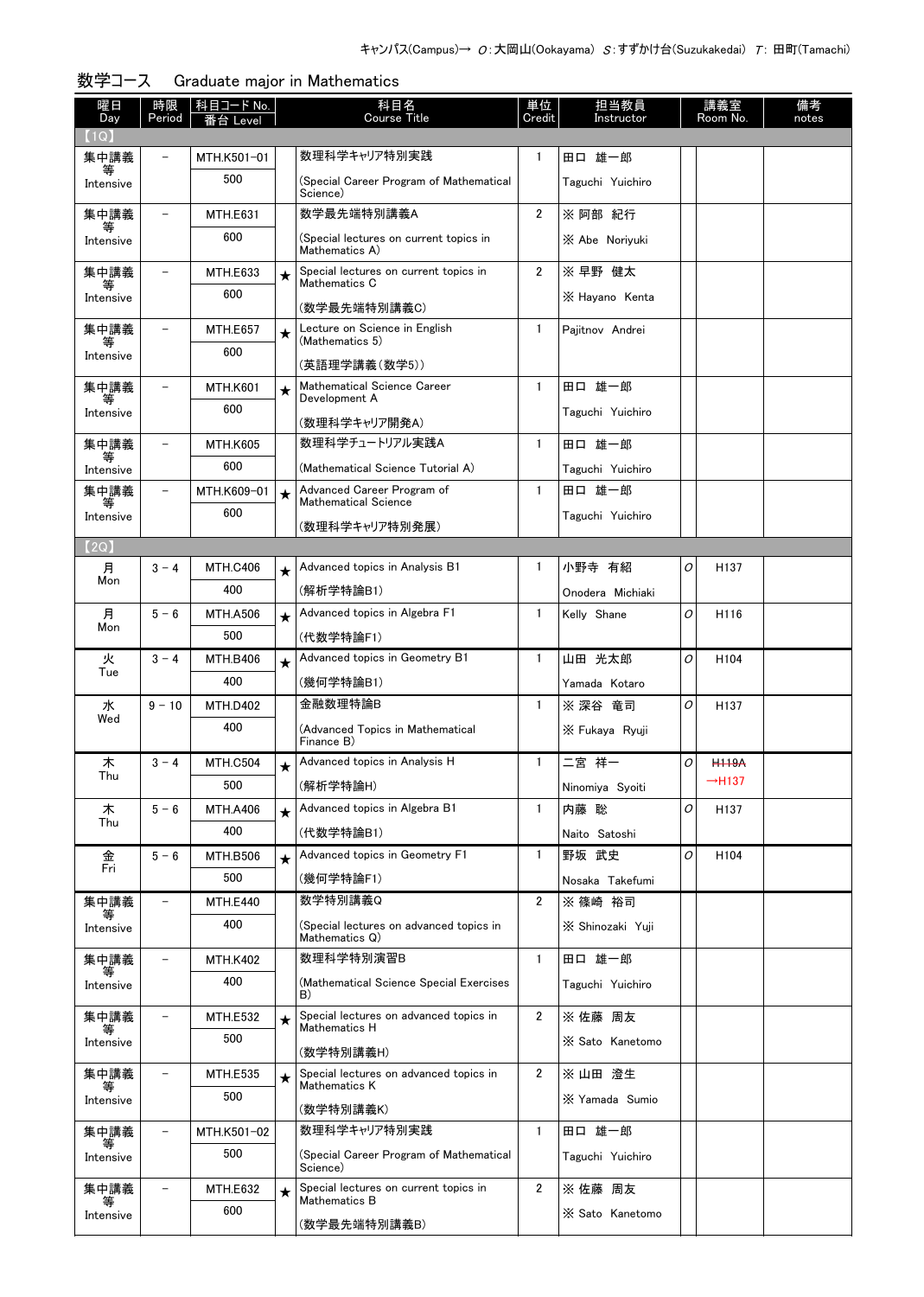| 曜日             | 時限<br>Period             | │科目コード No. │    |            | 科目名<br>Course Title                                      | 単位<br>Credit   | 担当教員<br>Instructor | 講義室<br>Room No. | 備考<br>notes |
|----------------|--------------------------|-----------------|------------|----------------------------------------------------------|----------------|--------------------|-----------------|-------------|
| Day<br>[2Q]    |                          | 番台 Level        |            |                                                          |                |                    |                 |             |
| 集中講義           |                          | <b>MTH.E635</b> | $\star$    | Special lectures on current topics in                    | $\overline{2}$ | ※山田 澄生             |                 |             |
| 等<br>Intensive |                          | 600             |            | <b>Mathematics E</b><br>(数学最先端特別講義E)                     |                | X Yamada Sumio     |                 |             |
| 集中講義           | $\overline{\phantom{0}}$ | <b>MTH.E654</b> |            | 数学最先端特別講義W                                               | $\overline{2}$ | ※ 篠崎 裕司            |                 |             |
| 等<br>Intensive |                          | 600             |            | (Special lectures on current topics in<br>Mathematics W) |                | X Shinozaki Yuji   |                 |             |
| 集中講義           | -                        | <b>MTH.K602</b> | $\star$    | Mathematical Science Career                              |                | 田口 雄一郎             |                 |             |
| 等<br>Intensive |                          | 600             |            | Development B<br>(数理科学キャリア開発B)                           |                | Taguchi Yuichiro   |                 |             |
| 集中講義           | $\overline{\phantom{0}}$ | <b>MTH.K606</b> |            | 数理科学チュートリアル実践B                                           |                | 田口 雄一郎             |                 |             |
| 等<br>Intensive |                          | 600             |            | (Mathematical Science Tutorial B)                        |                | Taguchi Yuichiro   |                 |             |
| 集中講義           | $\qquad \qquad -$        | MTH.K609-02     | $\bigstar$ | Advanced Career Program of<br>Mathematical Science       |                | 田口 雄一郎             |                 |             |
| 等<br>Intensive |                          | 600             |            | (数理科学キャリア特別発展)                                           |                | Taguchi Yuichiro   |                 |             |

数学コース Graduate major in Mathematics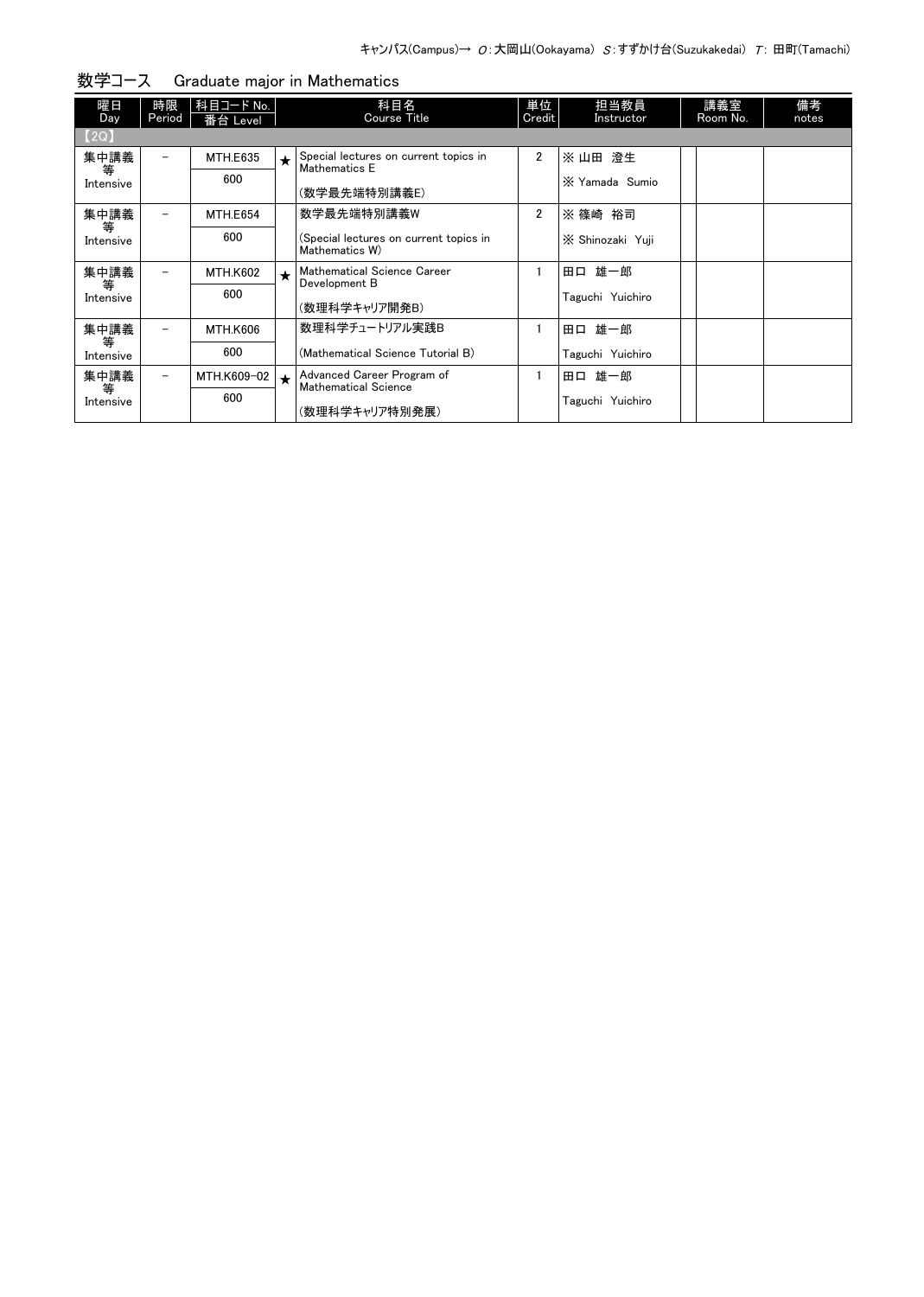| 曜日<br>Day   | 時限<br>Period             | 科目コード No.<br>台 Level |         | 科目名<br>Course Title                       | 単位<br>Credit   | 担当教員<br>Instructor                    |   | 講義室<br>Room No.  | 備考<br>notes            |
|-------------|--------------------------|----------------------|---------|-------------------------------------------|----------------|---------------------------------------|---|------------------|------------------------|
| $(1\sim2Q)$ |                          |                      |         |                                           |                |                                       |   |                  |                        |
| 水           | $1 - 2$                  | <b>PHY.P610</b>      |         | Advanced Writing in Physics               | 2              | Tilma Todd                            | 0 | H <sub>117</sub> | $O(1\sim 2Q)$          |
| Wed         |                          | 600                  |         | (物理学ライティング発展)                             |                |                                       |   |                  |                        |
| 水           | $3 - 4$                  | <b>PHY.P410</b>      | $\star$ | <b>Basic Writing in Physics</b>           | $\overline{2}$ | Tilma Todd                            | O | H <sub>104</sub> | $O(1\sim 2Q)$          |
| Wed         |                          | 400                  |         | (物理学ライティング基礎)                             |                |                                       |   |                  |                        |
| 講究等         | $\qquad \qquad -$        | <b>PHY.P403</b>      | $\star$ | Exercises in Physics Course S1            | $\overline{2}$ | 指導教員                                  |   |                  | $O(1\sim 2Q)$          |
| Seminar     |                          | 400                  |         | (物理学コース演習S1)                              |                | Academic Supervisor                   |   |                  |                        |
| 講究等         | $\overline{\phantom{a}}$ | <b>PHY P404</b>      | $\star$ | Laboratory Work in Physics Course S1      | $\overline{2}$ | 指導教員                                  |   |                  | $O(1\sim 2Q)$          |
| Seminar     |                          | 400                  |         | (物理学コース実験S1)                              |                | Academic Supervisor                   |   |                  |                        |
| 講究等         | $\overline{\phantom{0}}$ | PHY.Z491             | $\star$ | Seminar in Physics S1                     | $\mathbf{1}$   | 指導教員                                  |   |                  | $O(1\sim 2Q)$          |
| Seminar     |                          | 400                  |         | (物理学講究S1)                                 |                | Academic Supervisor                   |   |                  |                        |
| 講究等         |                          | PHY.P503             | $\star$ | Exercises in Physics Course S2            | 2              | 指導教員                                  |   |                  | $O(1\sim 2Q)$          |
| Seminar     |                          | 500                  |         | (物理学コース演習S2)                              |                | Academic Supervisor                   |   |                  |                        |
| 講究等         |                          | <b>PHY.P504</b>      | $\star$ | Laboratory Work in Physics Course S2      | 2              | 指導教員                                  |   |                  | $O(1\sim 2Q)$          |
| Seminar     |                          | 500                  |         | (物理学コース実験S2)                              |                | Academic Supervisor                   |   |                  |                        |
| 講究等         |                          | <b>PHY.Z591</b>      | $\star$ | Seminar in Physics S2                     | 1              | 指導教員                                  |   |                  | $O(1\sim 2Q)$          |
| Seminar     |                          | 500                  |         | (物理学講究S2)                                 |                | Academic Supervisor                   |   |                  |                        |
| 講究等         |                          | PHY.Z691             | $\star$ | Seminar in Physics S3                     | 2              | 指導教員                                  |   |                  | $O(1\sim 2Q)$          |
| Seminar     |                          | 600                  |         | (物理学講究S3)                                 |                | Academic Supervisor                   |   |                  |                        |
| 講究等         |                          | PHY.Z693             | $\star$ | Seminar in Physics S4                     | 2              | 指導教員                                  |   |                  | $O(1\sim 2Q)$          |
| Seminar     |                          | 600                  |         | (物理学講究S4)                                 |                | Academic Supervisor                   |   |                  |                        |
| 講究等         |                          | <b>PHY.Z695</b>      | $\star$ | Seminar in Physics S5                     | 2              | 指導教員                                  |   |                  | $O(1\sim 2Q)$          |
| Seminar     |                          | 600                  |         | (物理学講究S5)                                 |                | Academic Supervisor                   |   |                  |                        |
| (1Q)        |                          |                      |         |                                           |                |                                       |   |                  |                        |
| 月           | $1 - 2$                  | <b>PHY.C442</b>      | ★       | Superfluidity                             | 1              | 大熊 哲                                  | 0 | S514             |                        |
| Mon         |                          | 400                  |         | (超流動)                                     |                | Okuma Satoshi                         |   |                  |                        |
| 月           | $3 - 4$                  | <b>PHY.F430</b>      | $\star$ | <b>Hadron Physics</b>                     | 2              | 慈道 大介                                 | 0 | <b>H119A</b>     | $\bigcirc$ (Mon Thu)   |
| Mon         |                          | 400                  |         | (ハドロン物理学)                                 |                | Jido Daisuke                          |   |                  |                        |
| 月           | $5 - 8$                  | <b>PHY.L412</b>      | $\star$ | <b>Fundamental Physics Experiments</b>    | 1              | 河合 誠之                                 |   | $O H134A$ 実験     | □                      |
| Mon         |                          | 400                  | С       | (物理基本実験)                                  |                | 中村 隆司 ほか                              |   | 室                |                        |
|             |                          |                      |         |                                           |                | Kawai Nobuyuki<br>Nakamura Takashi et |   |                  |                        |
|             |                          |                      |         |                                           |                | al.                                   |   |                  |                        |
| 火<br>Tue    | $3 - 4$                  | <b>PHY.Q438</b>      | $\star$ | Quantum Mechanics of Many-Body<br>Systems | $\overline{2}$ | 齋藤 晋                                  | 0 | S421             | $\bigcirc$ (Tue·Fri)   |
|             |                          | 400                  |         | (多体系の量子力学)                                |                | Saito Susumu                          |   |                  |                        |
| 火           | $5 - 6$                  | <b>PHY.C452</b>      | $\star$ | Biophysics I                              | 1              | 林 宣宏                                  | 0 | H <sub>104</sub> |                        |
| Tue         |                          | 400                  |         | (生物物理学I)                                  |                | Hayashi Nobuhiro                      |   |                  |                        |
| 火           | $7 - 8$                  | <b>PHY.P561</b>      |         | 物理学特別講義第二十二                               | $\mathbf{1}$   | ※ 山本 倫久                               | 0 | H116             |                        |
| Tue         |                          | 500                  |         | (Special Lectures in Physics XXII)        |                | X Yamamoto                            |   |                  |                        |
|             |                          |                      |         |                                           |                | Michihisa                             |   |                  |                        |
| 火<br>Tue    | $7 - 8$                  | <b>PHY.P661</b>      |         | 物理学特別講義発展第二十二                             | 1              | ※山本 倫久                                | 0 | H116             |                        |
|             |                          | 600                  |         | (Advanced Special Lectures in Physics     |                | X Yamamoto                            |   |                  |                        |
|             |                          | <b>PHY.F430</b>      |         | XXII)<br><b>Hadron Physics</b>            | $\overline{2}$ | Michihisa<br>慈道 大介                    | 0 | <b>H119A</b>     | $\bullet$ (Mon Thu)    |
| 木<br>Thu    | $3 - 4$                  | 400                  | $\star$ | (ハドロン物理学)                                 |                |                                       |   |                  |                        |
|             |                          |                      |         | Quantum Mechanics of Many-Body            | $\overline{2}$ | Jido Daisuke                          |   |                  |                        |
| 金<br>Fri    | $3 - 4$                  | PHY.Q438             | $\star$ | Systems                                   |                | 齋藤 晋                                  | 0 | S421             | $\bigcirc$ (Tue · Fri) |
|             |                          | 400                  |         | (多体系の量子力学)                                |                | Saito Susumu                          |   |                  |                        |
| 金           | $5 - 6$                  | <b>PHY.F431</b>      | $\star$ | Cosmology                                 | 1              | 須山 輝明                                 | 0 | H117             |                        |
| Fri         |                          | 400                  |         | (宇宙論)                                     |                | Suyama Teruaki                        |   |                  |                        |

### 物理学コース Graduate major in Physics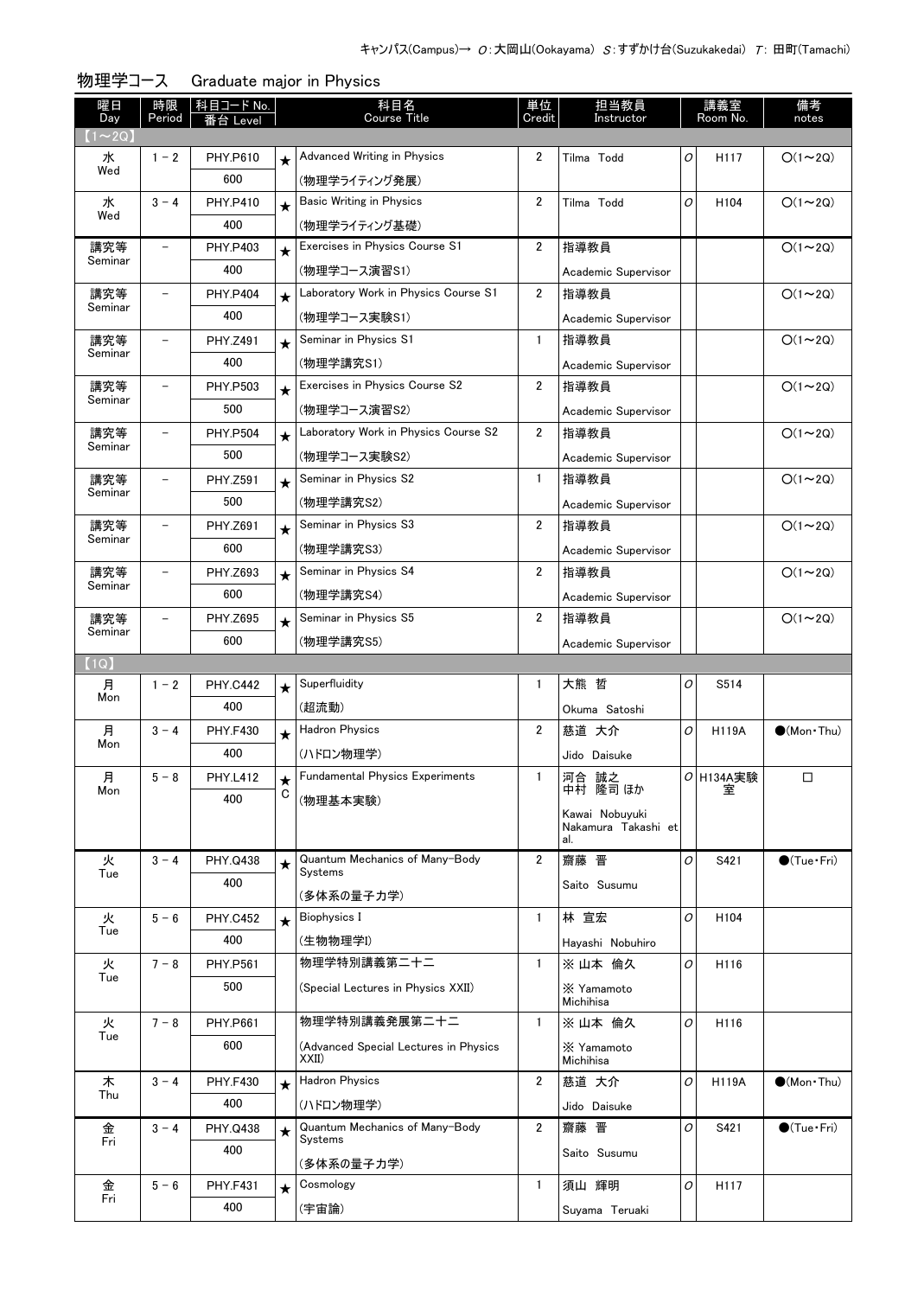| 曜日<br>Day      | 時限<br>Period             | 科目コード No.  <br>台 I evel |         | 科目名<br><b>Course Title</b>                                       | 単位<br>Credit | 担当教員<br>Instructor |   | 講義室<br>Room No. | 備考<br>notes                 |
|----------------|--------------------------|-------------------------|---------|------------------------------------------------------------------|--------------|--------------------|---|-----------------|-----------------------------|
| (1Q)           |                          |                         |         |                                                                  |              |                    |   |                 |                             |
| 集中講義           | $\overline{\phantom{0}}$ | PHY.P615-01             | $\star$ | Overseas Visiting Research in Physics I                          | 1            | 村上 修一              |   | 海外派遣先           |                             |
| 等<br>Intensive |                          | 600                     |         | (物理学海外留学研究第一)                                                    |              | Murakami Syuichi   |   | 機関              |                             |
| 集中講義           | $\qquad \qquad -$        | PHY.P616-01             | $\star$ | Overseas Visiting Research in Physics II                         | $\mathbf{1}$ | 村上 修一              |   | 海外派遣先           |                             |
| 等<br>Intensive |                          | 600                     |         | (物理学海外留学研究第二)                                                    |              | Murakami Syuichi   |   | 機関              |                             |
| 集中講義           | $\overline{\phantom{a}}$ | PHY.P617-01             | $\star$ | Overseas Visiting Research in Physics III                        | $\mathbf{1}$ | 村上 修一              |   | 海外派遣先           |                             |
| 等<br>Intensive |                          | 600                     |         | (物理学海外留学研究第三)                                                    |              | Murakami Syuichi   |   | 機関              |                             |
| 集中講義<br>等      | $\overline{\phantom{a}}$ | PHY.P618-01             | $\star$ | Advanced Research in Physics I                                   | $\mathbf{1}$ | 陣内 修               |   |                 |                             |
| Intensive      |                          | 600                     |         | (物理学先端研究第一)                                                      |              | Jinnouchi Osamu    |   |                 |                             |
| 集中講義<br>等      | $\overline{\phantom{m}}$ | PHY.P619-01             | $\star$ | Advanced Research in Physics II                                  | 1            | 陣内 修               |   |                 |                             |
| Intensive      |                          | 600                     |         | (物理学先端研究第二)                                                      |              | Jinnouchi Osamu    |   |                 |                             |
| 集中講義<br>等      | $\qquad \qquad -$        | PHY.P620-01             | $\star$ | Advanced Research in Physics III                                 | 1            | 陣内 修               |   |                 |                             |
| Intensive      |                          | 600                     |         | (物理学先端研究第三)                                                      |              | Jinnouchi Osamu    |   |                 |                             |
| 集中講義<br>等      | $\overline{\phantom{m}}$ | PHY.P621-01             | $\star$ | Overseas Research Project in Physics I                           | $\mathbf{1}$ | 村上 修一              |   |                 |                             |
| Intensive      |                          | 600                     |         | (物理学派遣プロジェクト第一)                                                  |              | Murakami Syuichi   |   |                 |                             |
| 集中講義<br>等      | $\qquad \qquad -$        | PHY.P622-01             | $\star$ | Overseas Research Project in Physics II                          | $\mathbf{1}$ | 村上 修一              |   |                 |                             |
| Intensive      |                          | 600                     |         | (物理学派遣プロジェクト第二)                                                  |              | Murakami Syuichi   |   |                 |                             |
| 集中講義<br>等      | $\qquad \qquad -$        | PHY.P623-01             | $\star$ | Overseas Research Project in Physics III                         | $\mathbf{1}$ | 村上 修一              |   |                 |                             |
| Intensive      |                          | 600                     |         | (物理学派遣ブロジェクト第三)                                                  |              | Murakami Syuichi   |   |                 |                             |
| 集中講義<br>等      | $\overline{\phantom{0}}$ | PHY.P624-01             | $\star$ | Advanced Exercises in Organizing<br>Physics Conferences I        | 1            | 陣内 修               |   |                 |                             |
| Intensive      |                          | 600                     |         | (物理学企画実践第一)                                                      |              | Jinnouchi Osamu    |   |                 |                             |
| 集中講義           |                          | PHY.P625-01             | ★       | Advanced Exercises in Organizing                                 | 1            | 陣内 修               |   |                 |                             |
| Intensive      |                          | 600                     |         | Physics Conferences II                                           |              | Jinnouchi Osamu    |   |                 |                             |
| 集中講義           |                          | PHY.P626-01             |         | (物理学企画実践第二)<br>Advanced Exercises in Organizing                  | 1            | 陣内 修               |   |                 |                             |
|                |                          | 600                     | $\star$ | Physics Conferences III                                          |              | Jinnouchi Osamu    |   |                 |                             |
| Intensive      |                          |                         |         | (物理学企画実践第三)                                                      |              |                    |   |                 |                             |
| 集中講義           |                          | PHY.P627-01             | $\star$ | <b>Advanced Exercises in Physics</b><br>Presentation I           | $\mathbf{1}$ | 久世 正弘              |   |                 |                             |
| Intensive      |                          | 600                     |         | (物理学プレゼンテーション実践第一)                                               |              | Kuze Masahiro      |   |                 |                             |
| 集中講義           | $\overline{\phantom{m}}$ | PHY.P628-01             | ★       | Advanced Exercises in Physics                                    | $\mathbf{1}$ | 久世 正弘              |   |                 |                             |
| Intensive      |                          | 600                     |         | Presentation II                                                  |              | Kuze Masahiro      |   |                 |                             |
|                |                          |                         |         | (物理学プレゼンテーション実践第二)                                               |              |                    |   |                 |                             |
| 集中講義<br>等      | $\overline{\phantom{a}}$ | PHY.P629-01             | $\star$ | Advanced Exercises in Physics<br>Presentation III                | $\mathbf{1}$ | 久世 正弘              |   |                 |                             |
| Intensive      |                          | 600                     |         | (物理学プレゼンテーション実践第三)                                               |              | Kuze Masahiro      |   |                 |                             |
| 講究等            |                          | PHY.P413-01             | $\star$ | Practical Exercises in International<br>Research I               | $\mathbf{1}$ | 村上 修一              |   |                 |                             |
| Seminar        |                          | 400                     |         | (国際研究実地演習第一)                                                     |              | Murakami Syuichi   |   |                 |                             |
| 講究等            |                          | PHY.P414-01             | $\star$ | Practical Exercises in International                             | $\mathbf{1}$ | 村上 修一              |   |                 |                             |
| Seminar        |                          | 400                     |         | Research II                                                      |              | Murakami Syuichi   |   |                 |                             |
|                |                          |                         |         | (国際研究実地演習第二)                                                     |              |                    |   |                 |                             |
| 講究等<br>Seminar |                          | PHY.P415-01             | $\star$ | Practical Exercises in Organizing<br>International Conferences I | $\mathbf{1}$ | 陣内 修               |   |                 |                             |
|                |                          | 400                     |         | (国際研究集会企画演習第一)                                                   |              | Jinnouchi Osamu    |   |                 |                             |
| 講究等            | $\overline{\phantom{0}}$ | PHY.P416-01             | $\star$ | Practical Exercises in Organizing                                | $\mathbf{1}$ | 陣内 修               |   |                 |                             |
| Seminar        |                          | 400                     |         | International Conferences II                                     |              | Jinnouchi Osamu    |   |                 |                             |
|                |                          |                         |         | (国際研究集会企画演習第二)<br>Colloquium in Physics I                        | $\mathbf{1}$ | 今村 洋介              |   |                 |                             |
| 講究等<br>Seminar |                          | <b>PHY P417</b><br>400  | $\star$ |                                                                  |              |                    |   |                 |                             |
| (2Q)           |                          |                         |         | (物理学コロキウムI)                                                      |              | Imamura Yosuke     |   |                 |                             |
| 月              | $1 - 2$                  | <b>PHY F436</b>         | $\star$ | <b>Advanced Particle Physics</b>                                 | 2            | 陣内 修               | 0 | H118            | $\bullet$ (Mon $\cdot$ Thu) |
| Mon            |                          | 400                     |         | (素粒子物理学発展)                                                       |              | Jinnouchi Osamu    |   |                 |                             |
|                |                          |                         |         |                                                                  |              |                    |   |                 |                             |

### 物理学コース Graduate major in Physics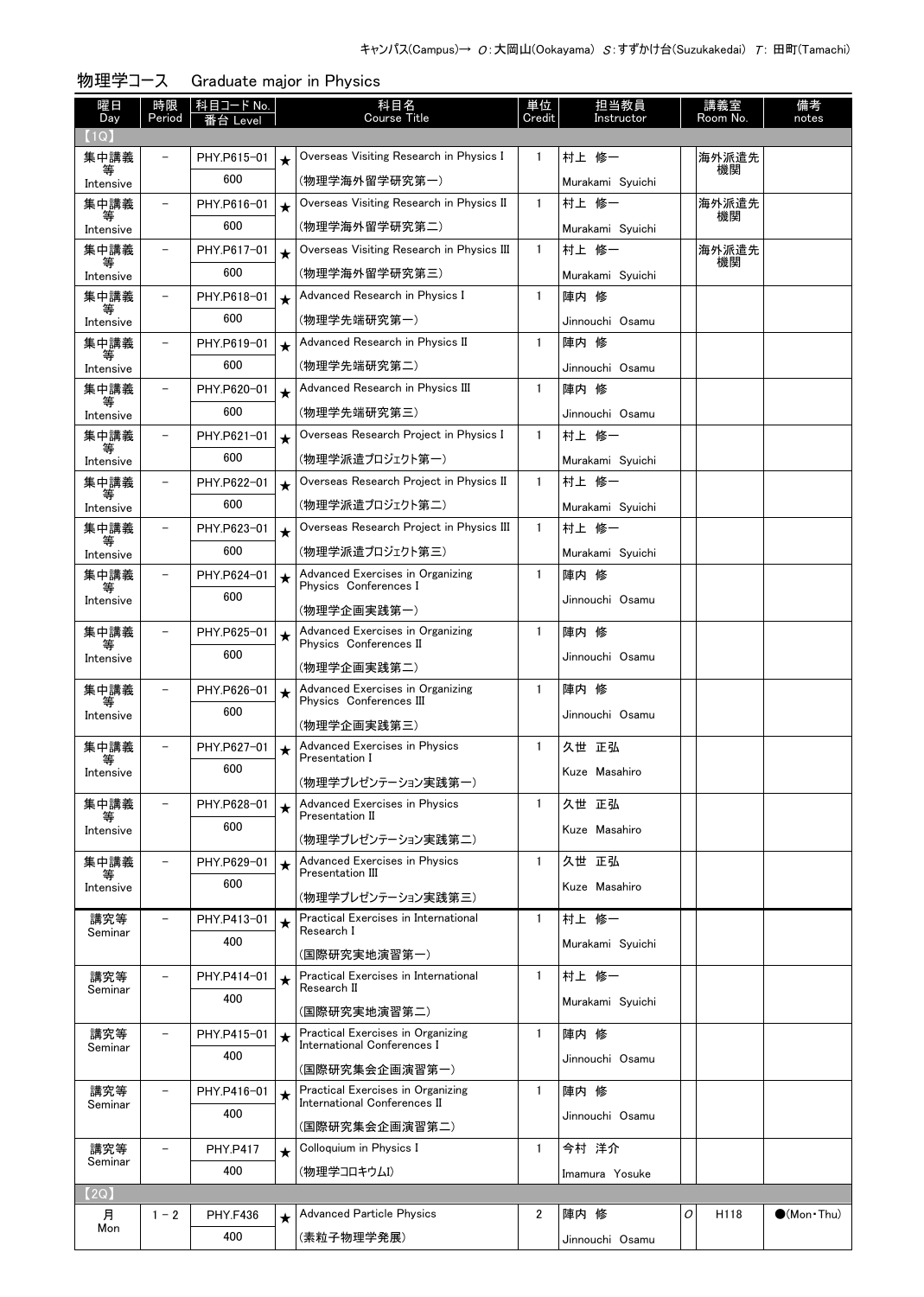| 曜日<br>Day         | 時限<br>Period             | 科目コード No.<br>番台 Level |         | 科目名<br><b>Course Title</b>                                  | 単位<br>Credit   | 担当教員<br>Instructor                   |   | 講義室<br>Room No.  | 備考<br>notes                 |
|-------------------|--------------------------|-----------------------|---------|-------------------------------------------------------------|----------------|--------------------------------------|---|------------------|-----------------------------|
| 2Q)               |                          |                       |         |                                                             |                |                                      |   |                  |                             |
| 月                 | $3 - 4$                  | <b>PHY.C439</b>       | $\star$ | <b>Physics of Magnetic Materials</b>                        | $\mathbf{1}$   | 田中 秀数                                | 0 | H <sub>135</sub> |                             |
| Mon               |                          | 400                   |         | (磁性体の物理)                                                    |                | Tanaka Hidekazu                      |   |                  |                             |
| 火                 | $1 - 2$                  | PHY.Q433              | $\star$ | Field Theory I                                              | 2              | 今村 洋介                                | 0 | H <sub>115</sub> | $\bigcirc$ (Tue · Fri)      |
| Tue               |                          | 400                   |         | (場の理論I)                                                     |                | Imamura Yosuke                       |   |                  |                             |
| 火                 | $3 - 4$                  | <b>PHY F437</b>       | $\star$ | <b>Advanced Nuclear Physics</b>                             | $\overline{2}$ | 中村 隆司                                | 0 | <b>H119A</b>     | $\bullet$ (Tue $\cdot$ Fri) |
| Tue               |                          | 400                   |         | (原子核物理学発展)                                                  |                | 藤岡 宏之                                |   |                  |                             |
|                   |                          |                       |         |                                                             |                | Nakamura Takashi<br>Fujioka Hiroyuki |   |                  |                             |
| 木<br>Thu          | $1 - 2$                  | <b>PHY.F436</b>       | $\star$ | <b>Advanced Particle Physics</b>                            | $\overline{2}$ | 陣内 修                                 | 0 | H118             | $\bullet$ (Mon Thu)         |
|                   |                          | 400                   |         | (素粒子物理学発展)                                                  |                | Jinnouchi Osamu                      |   |                  |                             |
| 木<br>Thu          | $3 - 4$                  | <b>PHY.C447</b>       | $\star$ | Light and Matter II                                         | $\mathbf{1}$   | 金森 英人                                | 0 | H115             |                             |
|                   |                          | 400                   |         | (光と物質Ⅱ)                                                     |                | Kanamori Hideto                      |   |                  |                             |
| 木<br>Thu          | $3 - 4$                  | <b>EEE.D532</b>       | $\star$ | Fundamentals of Light and Matter IIb                        | $\mathbf{1}$   | 宗片 比呂夫                               | S | G221             | <b>ACEEES</b>               |
|                   |                          | 500                   |         | (光と物質基礎論 IIb)                                               |                | Munekata Hiro                        |   |                  |                             |
| 金<br>Fri          | $1 - 2$                  | PHY.Q433              | $\star$ | Field Theory I                                              | 2              | 今村 洋介                                | 0 | H115             | $\bigcirc$ (Tue · Fri)      |
|                   |                          | 400                   |         | (場の理論I)                                                     |                | Imamura Yosuke                       |   |                  |                             |
| 金<br>Fri          | $3 - 4$                  | <b>PHY.F437</b>       | $\star$ | <b>Advanced Nuclear Physics</b>                             | 2              | 中村 隆司<br>藤岡 宏之                       | 0 | <b>H119A</b>     | $\bigcirc$ (Tue · Fri)      |
|                   |                          | 400                   |         | (原子核物理学発展)                                                  |                | Nakamura Takashi                     |   |                  |                             |
|                   |                          |                       |         |                                                             |                | Fujioka Hiroyuki                     |   |                  |                             |
| 金<br>Fri          | $5 - 6$                  | <b>PHY.C443</b>       | $\star$ | Superconductivity                                           | $\mathbf{1}$   | 大熊 哲                                 | 0 | S513             |                             |
|                   |                          | 400                   |         | (超伝導)                                                       |                | Okuma Satoshi                        |   |                  |                             |
| 集中講義<br>等         | $\overline{\phantom{0}}$ | PHY.P615-02           | $\star$ | Overseas Visiting Research in Physics I                     | $\mathbf{1}$   | 村上 修一                                |   | 海外派遣先<br>機関      |                             |
| Intensive         |                          | 600                   |         | (物理学海外留学研究第一)                                               |                | Murakami Syuichi                     |   |                  |                             |
| 集中講義<br>等         | -                        | PHY.P616-02           | $\star$ | Overseas Visiting Research in Physics II                    | $\mathbf{1}$   | 村上 修一                                |   | 海外派遣先<br>機関      |                             |
| Intensive         |                          | 600                   |         | (物理学海外留学研究第二)                                               |                | Murakami Syuichi                     |   |                  |                             |
| 集中講義              | $\qquad \qquad -$        | PHY.P617-02<br>600    | $\star$ | Overseas Visiting Research in Physics III                   | $\mathbf{1}$   | 村上 修一                                |   | 海外派遣先<br>機関      |                             |
| Intensive         | $\qquad \qquad -$        |                       |         | (物理学海外留学研究第三)<br>Advanced Research in Physics I             | $\mathbf{1}$   | Murakami Syuichi                     |   |                  |                             |
| 集中講義<br>等         |                          | PHY.P618-02<br>600    | $\star$ | (物理学先端研究第一)                                                 |                | 陣内 修                                 |   |                  |                             |
| Intensive<br>集中講義 | $\overline{\phantom{0}}$ | PHY.P619-02           |         | Advanced Research in Physics II                             | $\mathbf{1}$   | Jinnouchi Osamu<br>陣内 修              |   |                  |                             |
|                   |                          | 600                   | $\star$ | (物理学先端研究第二)                                                 |                | Jinnouchi Osamu                      |   |                  |                             |
| Intensive<br>集中講義 | $\qquad \qquad -$        | PHY.P620-02           | $\star$ | Advanced Research in Physics III                            | 1              | 陣内 修                                 |   |                  |                             |
| 等<br>Intensive    |                          | 600                   |         | (物理学先端研究第三)                                                 |                | Jinnouchi Osamu                      |   |                  |                             |
| 集中講義              | $\overline{\phantom{0}}$ | PHY.P621-02           | $\star$ | Overseas Research Project in Physics I                      | $\mathbf{1}$   | 村上 修一                                |   |                  |                             |
| 等<br>Intensive    |                          | 600                   |         | (物理学派遣プロジェクト第一)                                             |                | Murakami Syuichi                     |   |                  |                             |
| 集中講義              | $\qquad \qquad -$        | PHY.P622-02           | $\star$ | Overseas Research Project in Physics II                     | 1              | 村上 修一                                |   |                  |                             |
| 等<br>Intensive    |                          | 600                   |         | (物理学派遣プロジェクト第二)                                             |                | Murakami Syuichi                     |   |                  |                             |
| 集中講義              | $\qquad \qquad -$        | PHY.P623-02           | $\star$ | Overseas Research Project in Physics III                    | 1              | 村上 修一                                |   |                  |                             |
| Intensive         |                          | 600                   |         | (物理学派遣プロジェクト第三)                                             |                | Murakami Syuichi                     |   |                  |                             |
| 集中講義              | $\overline{\phantom{0}}$ | PHY.P624-02           | $\star$ | Advanced Exercises in Organizing                            | 1              | 陣内 修                                 |   |                  |                             |
| Intensive         |                          | 600                   |         | Physics Conferences I                                       |                | Jinnouchi Osamu                      |   |                  |                             |
| 集中講義              |                          | PHY.P625-02           |         | (物理学企画実践第一)<br>Advanced Exercises in Organizing             | $\mathbf{1}$   | 陣内 修                                 |   |                  |                             |
| 等                 |                          | 600                   | $\star$ | Physics Conferences II                                      |                | Jinnouchi Osamu                      |   |                  |                             |
| Intensive         |                          |                       |         | (物理学企画実践第二)                                                 |                |                                      |   |                  |                             |
| 集中講義              |                          | PHY.P626-02           | $\star$ | Advanced Exercises in Organizing<br>Physics Conferences III | $\mathbf{1}$   | 陣内 修                                 |   |                  |                             |
| Intensive         |                          | 600                   |         | (物理学企画実践第三)                                                 |                | Jinnouchi Osamu                      |   |                  |                             |
|                   |                          |                       |         |                                                             |                |                                      |   |                  |                             |

物理学コース Graduate major in Physics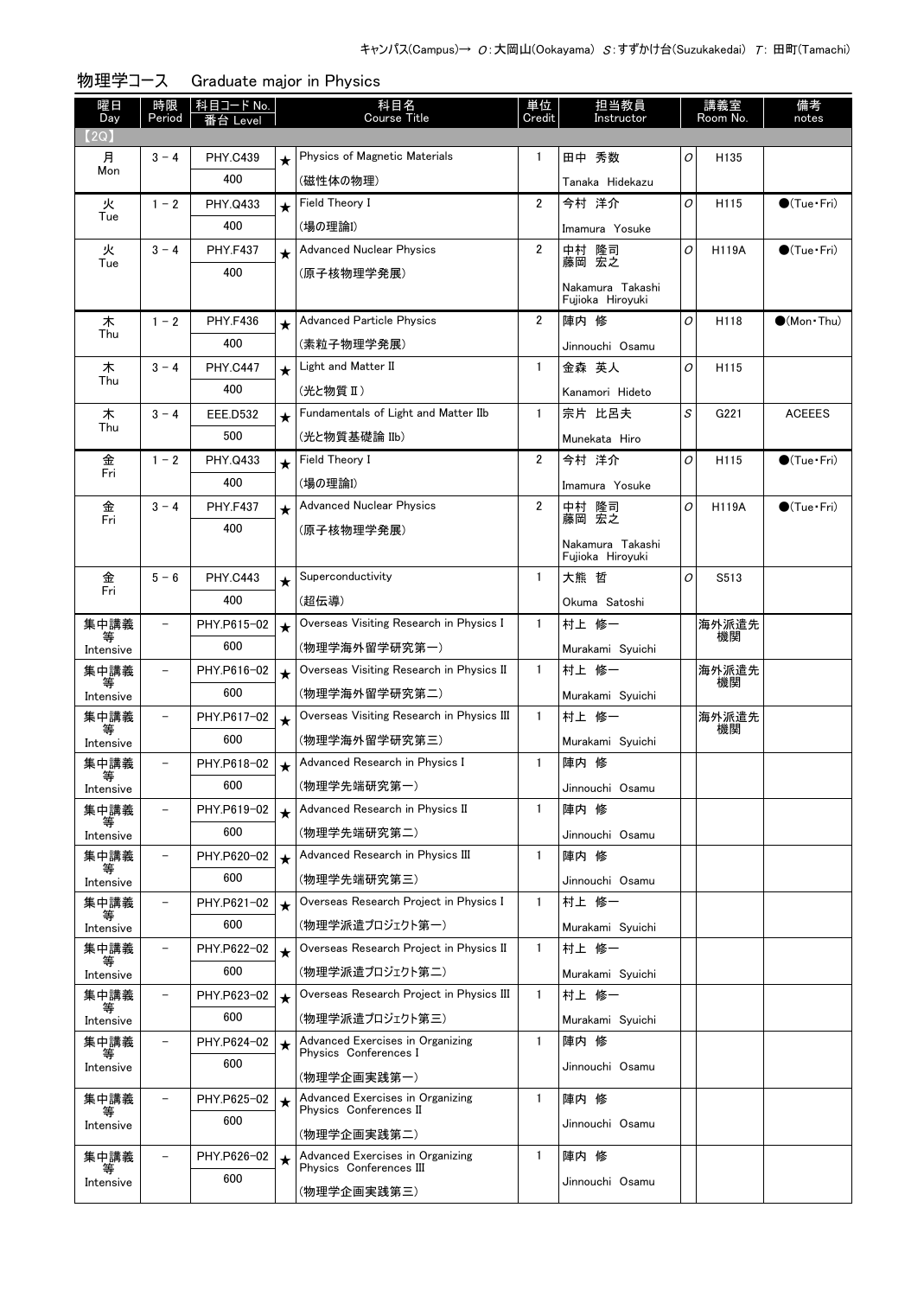| 曜日                     | 時限                       | 科目コード No.          |            | 科目名<br><b>Course Title</b>                                                          | 単位     | 担当教員                      | 講義室      | 備考    |
|------------------------|--------------------------|--------------------|------------|-------------------------------------------------------------------------------------|--------|---------------------------|----------|-------|
| Day<br>(2Q)            | Period                   | 番台 Level           |            |                                                                                     | Credit | Instructor                | Room No. | notes |
| 集中講義<br>等<br>Intensive |                          | PHY.P627-02<br>600 | $\star$    | Advanced Exercises in Physics<br>Presentation I<br>(物理学プレゼンテーション実践第一)               |        | 久世 正弘<br>Kuze Masahiro    |          |       |
| 集中講義<br>等<br>Intensive | Ξ.                       | PHY.P628-02<br>600 | $\star$    | Advanced Exercises in Physics<br>Presentation II<br>(物理学プレゼンテーション実践第二)              |        | 久世 正弘<br>Kuze Masahiro    |          |       |
| 集中講義<br>等<br>Intensive | $\overline{\phantom{0}}$ | PHY.P629-02<br>600 | $\bigstar$ | Advanced Exercises in Physics<br>Presentation III<br>(物理学プレゼンテーション実践第三)             |        | 久世 正弘<br>Kuze Masahiro    |          |       |
| 講究等<br>Seminar         | -                        | PHY.P413-02<br>400 | $\star$    | Practical Exercises in International<br>Research I<br>(国際研究実地演習第一)                  |        | 村上 修一<br>Murakami Syuichi |          |       |
| 講究等<br>Seminar         | -                        | PHY.P414-02<br>400 | $\bigstar$ | Practical Exercises in International<br>Research II<br>(国際研究実地演習第二)                 |        | 村上 修一<br>Murakami Syuichi |          |       |
| 講究等<br>Seminar         |                          | PHY.P415-02<br>400 | $\star$    | Practical Exercises in Organizing<br>International Conferences I<br>(国際研究集会企画演習第一)  |        | 陣内 修<br>Jinnouchi Osamu   |          |       |
| 講究等<br>Seminar         | -                        | PHY.P416-02<br>400 | $\star$    | Practical Exercises in Organizing<br>International Conferences II<br>(国際研究集会企画演習第二) |        | 陣内 修<br>Jinnouchi Osamu   |          |       |

| 物理学コース | Graduate major in Physics |  |
|--------|---------------------------|--|
|        |                           |  |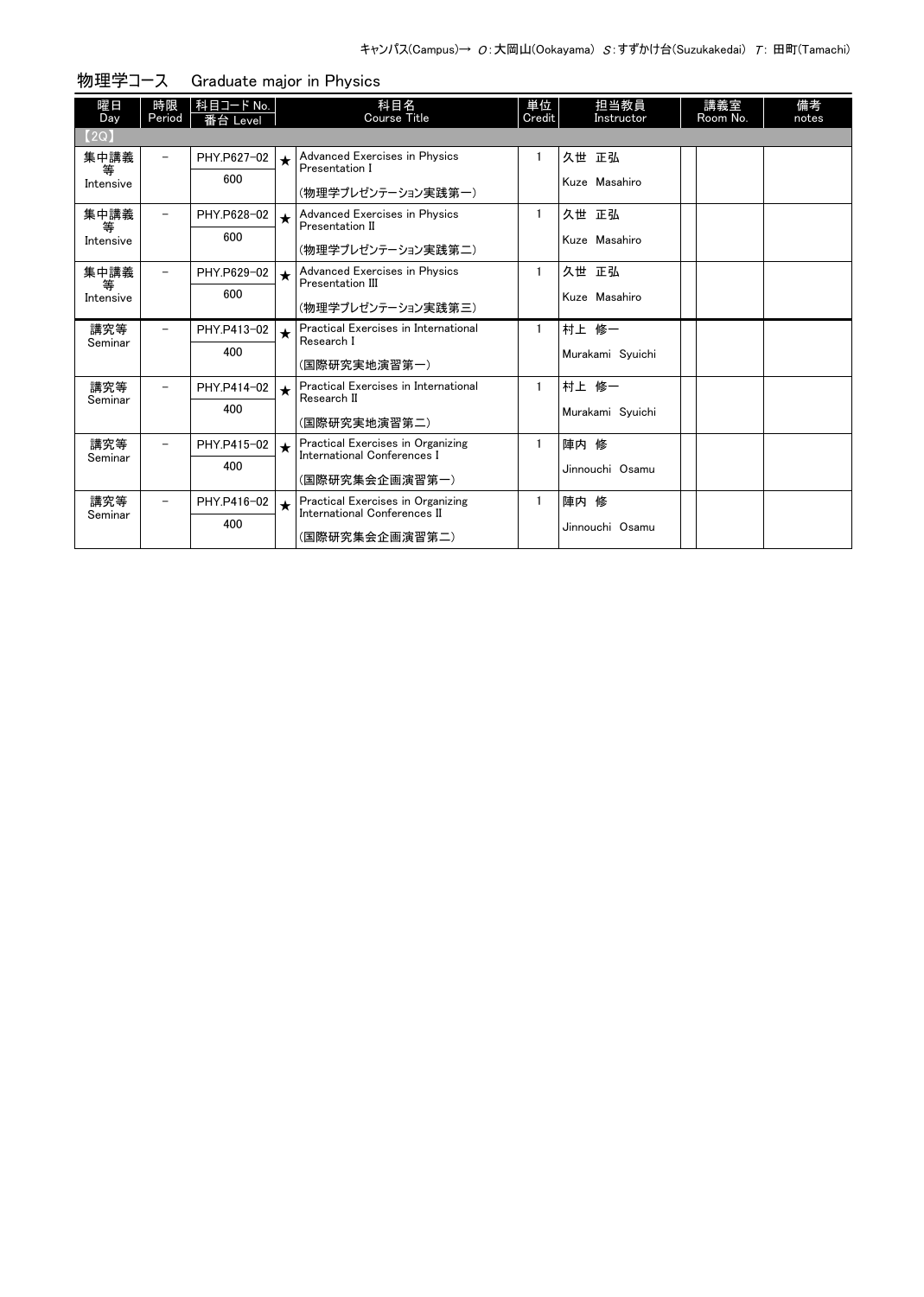| 曜日<br>Day          | 時限<br>Period | 科目コード No.          |            | 科目名<br><b>Course Title</b>                       | 単位<br>Credit   | 担当教員<br>Instructor                    |   | 講義室<br>Room No. | 備考<br>notes                       |
|--------------------|--------------|--------------------|------------|--------------------------------------------------|----------------|---------------------------------------|---|-----------------|-----------------------------------|
| $(1 \sim 2Q)$      |              | 备 Level            |            |                                                  |                |                                       |   |                 |                                   |
| 未定                 |              | <b>CHM.A437</b>    | $\star$    | Current Chemistry III                            | 1              | 未定                                    |   |                 | $O(1\sim 2Q)$                     |
| To be<br>announced |              | 400                |            | (カレントケミストリー III)                                 |                | Undecided                             |   |                 |                                   |
| 未定                 |              | CHM.A447-01        |            | 化学特別講義第七                                         | 1              | 未定                                    |   |                 | $O(1\sim 2Q)$                     |
| To be<br>announced |              | 400                |            | (Recent Progress in Chemistry VII)               |                | Undecided                             |   |                 |                                   |
| 未定                 |              | CHM.A448-01        |            | 化学特別講義第八                                         | $\mathbf{1}$   | 未定                                    |   |                 | $O(1\sim 2Q)$                     |
| To be<br>announced |              | 400                |            | (Recent Progress in Chemistry VIII)              |                | Undecided                             |   |                 |                                   |
| 未定                 |              | CHM.A449-01        |            | 化学特別講義第九                                         | $\mathbf{1}$   | 未定                                    |   |                 | $O(1\sim 2Q)$                     |
| To be<br>announced |              | 400                |            | (Recent Progress in Chemistry IX)                |                | Undecided                             |   |                 |                                   |
| 未定                 |              | <b>CHM.L471</b>    | $\star$    | Directed Laboratory Work in Chemistry I          | $\mathbf{1}$   | 指導教員                                  |   |                 | $O(1\sim 2Q)$                     |
| To be<br>announced |              | 400                |            | (化学専修実験第一)                                       |                | Academic Supervisor                   |   |                 |                                   |
| 未定                 |              | <b>CHM.L571</b>    | $\star$    | Directed Laboratory Work in Chemistry III        | $\mathbf{1}$   | 指導教員                                  |   |                 | $O(1\sim 2Q)$                     |
| To be<br>announced |              | 500                |            | (化学専修実験第三)                                       |                | Academic Supervisor                   |   |                 |                                   |
| 未定                 |              | CHM.A643-01        | $\bigstar$ | Colloquium on Advanced Chemistry III             | $\mathbf{1}$   | 指導教員                                  |   |                 | $O(1\sim 2Q)$                     |
| To be<br>announced |              | 600                |            | (最先端コロキウム第三)                                     |                | Academic Supervisor                   |   |                 |                                   |
| 未定                 |              | CHM.A651-01        |            | 最先端特別実習第一                                        | $\mathbf{1}$   | 指導教員                                  |   |                 | $O(1\sim 2Q)$                     |
| To be<br>announced |              | 600                |            | (Laboratory Training of Advanced<br>Chemistry I) |                | Academic Supervisor                   |   |                 |                                   |
| 未定                 |              | CHM.A653-01        |            | 最先端特別実習第三                                        | $\mathbf{1}$   | 指導教員                                  |   |                 | $O(1\sim 2Q)$                     |
| To be<br>announced |              | 600                |            | (Laboratory Training of Advanced                 |                | Academic Supervisor                   |   |                 |                                   |
|                    |              |                    |            | Chemistry III)                                   |                |                                       |   |                 |                                   |
| 未定<br>To be        |              | CHM.L671           | $\star$    | Advanced Laboratory Work in Chemistry I          | $\mathbf{1}$   | 指導教員                                  |   |                 | $O(1\sim 2Q)$                     |
| announced          |              | 600                |            | (先端化学実験第一)                                       |                | Academic Supervisor                   |   |                 |                                   |
| 未定<br>To be        |              | CHM.L673           | $\star$    | Advanced Laboratory Work in Chemistry<br>Ш       | $\mathbf{1}$   | 指導教員                                  |   |                 | $O(1\sim 2Q)$                     |
| announced          |              | 600                |            | (先端化学実験第三)                                       |                | Academic Supervisor                   |   |                 |                                   |
| 未定                 |              | <b>CHM.L675</b>    | $\star$    | Advanced Laboratory Work in Chemistry            | $\mathbf{1}$   | 指導教員                                  |   |                 | $O(1\sim 2Q)$                     |
| To be<br>announced |              | 600                |            |                                                  |                | Academic Supervisor                   |   |                 |                                   |
|                    |              |                    |            | (先端化学実験第五)                                       |                |                                       |   |                 |                                   |
| 講究等<br>Seminar     |              | <b>CHM.Z491</b>    | $\star$    | Seminar in Chemistry S1                          | $\mathbf{1}$   | 指導教員                                  |   |                 | $O(1\sim 2Q)$                     |
|                    |              | 400                |            | (化学講究S1)                                         |                | Academic Supervisor                   |   |                 |                                   |
| 講究等<br>Seminar     |              | CHM.Z591           |            | Seminar in Chemistry S2                          | $\mathbf{1}$   | 指導教員                                  |   |                 | $O(1\sim 2Q)$                     |
|                    |              | 500                |            | (化学講究S2)                                         |                | Academic Supervisor                   |   |                 |                                   |
| 講究等<br>Seminar     |              | <b>CHM.Z691</b>    | $\star$    | Seminar in Chemistry S3                          | 2              | 指導教員                                  |   |                 | $O(1\sim 2Q)$                     |
|                    |              | 600                |            | (化学講究S3)                                         |                | Academic Supervisor                   |   |                 |                                   |
| 講究等<br>Seminar     |              | CHM.Z693           | $\bigstar$ | Seminar in Chemistry S4                          | 2              | 指導教員                                  |   |                 | $O(1\sim 2Q)$                     |
|                    |              | 600                |            | (化学講究S4)                                         |                | Academic Supervisor                   |   |                 |                                   |
| 講究等<br>Seminar     |              | <b>CHM.Z695</b>    | $\star$    | Seminar in Chemistry S5                          | 2              | 指導教員                                  |   |                 | $O(1\sim 2Q)$                     |
|                    |              | 600                |            | (化学講究S5)                                         |                | Academic Supervisor                   |   |                 |                                   |
| (1Q)               |              |                    |            | 化学ブレゼンテーション演習                                    |                |                                       |   |                 |                                   |
| 未定<br>To be        |              | CHM.A461-01<br>400 |            | (Presentation Exercises in Chemistry)            | 1              | 指導教員                                  |   |                 |                                   |
| announced<br>未定    |              |                    |            | Basic Exercises in Global Presentation           | $\mathbf{1}$   | Academic Supervisor<br>Juhasz Gergely |   |                 |                                   |
| To be              |              | CHM.A661-01<br>600 | $\star$    | (国際プレゼンテーション基礎)                                  |                |                                       |   |                 |                                   |
| announced<br>未定    |              | CHM.A662-01        |            | Advanced Exercises in Global                     | $\mathbf{1}$   | 指導教員                                  |   |                 |                                   |
| To be              |              | 600                | $\star$    | Presentation                                     |                |                                       |   |                 |                                   |
| announced          |              |                    |            | (国際プレゼンテーション実践)                                  |                | Academic Supervisor                   |   |                 |                                   |
| 月<br>Mon           | $3 - 4$      | <b>CHM.D401</b>    | $\star$    | Basic Concepts of Organic Chemistry              | $\overline{2}$ | 岩澤 伸治<br>大森 建ほか                       | O | H135            | $(Mon\cdot Thu)$<br><b>ACEEES</b> |
|                    |              | 400                |            | (有機化学基礎特論)                                       |                |                                       |   |                 |                                   |
|                    |              |                    |            |                                                  |                | Iwasawa Nobuharu<br>Ohmori Ken et al. |   |                 |                                   |

### 化学コース Graduate major in Chemistry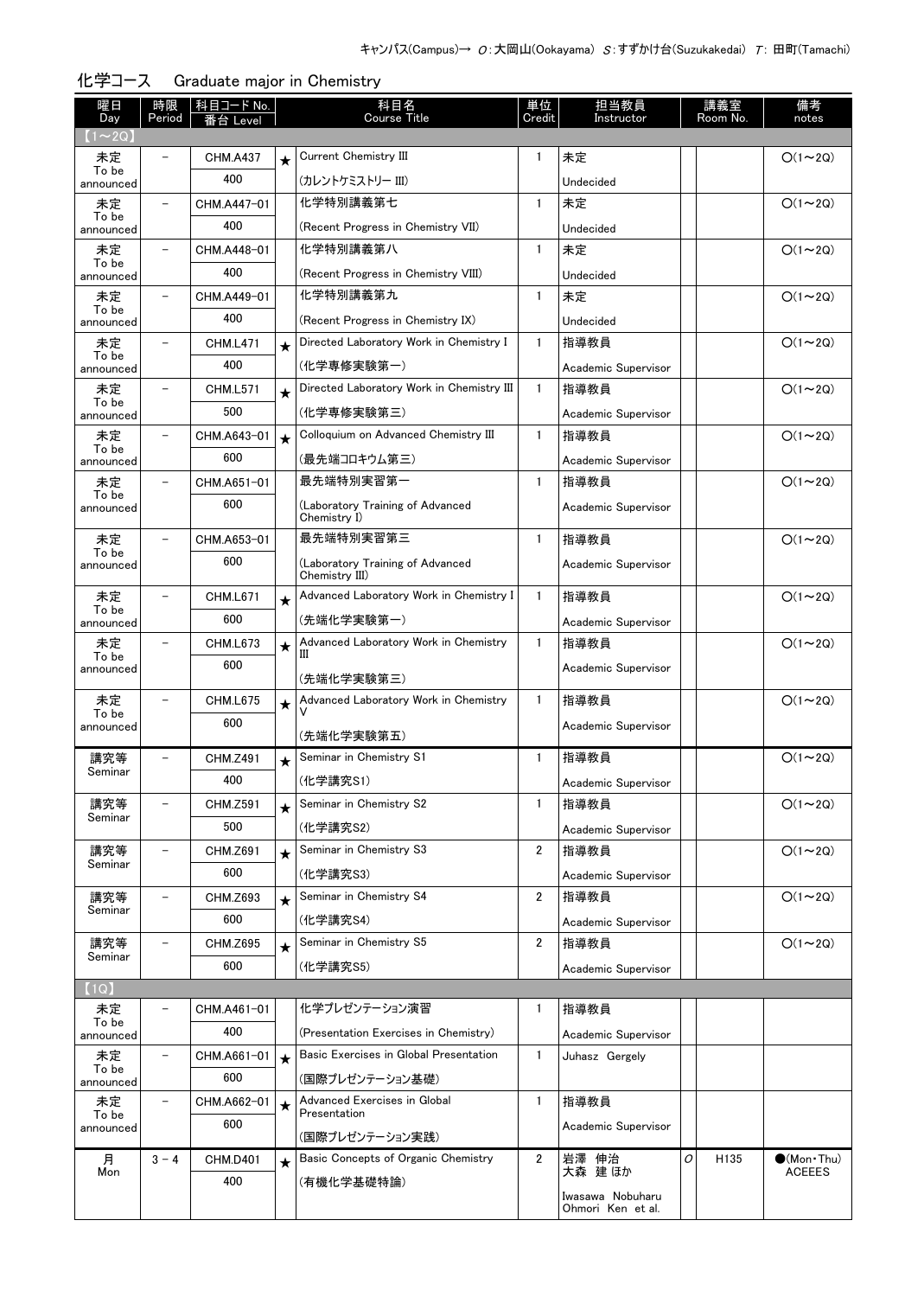| 曜日<br>Day          | 時限<br>Period             | 科目コード No.<br>台 I evel |          | 科目名<br><b>Course Title</b>                                                         | 単位<br>Credit   | 担当教員<br>Instructor                            |        | 講義室<br>Room No.  | 備考<br>notes                            |
|--------------------|--------------------------|-----------------------|----------|------------------------------------------------------------------------------------|----------------|-----------------------------------------------|--------|------------------|----------------------------------------|
| (1Q)               |                          |                       |          |                                                                                    |                |                                               |        |                  |                                        |
| 月<br>Mon           | $5 - 6$                  | <b>CHM.C401</b>       | $\star$  | Basic Concepts of Physical Chemistry                                               | $\overline{2}$ | 大島 康裕<br>- 六口 学 ほか                            | 0      | H114             | $\bullet$ (Mon · Thu)<br><b>ACEEES</b> |
|                    |                          | 400                   |          | (物理化学基礎特論)                                                                         |                | Ohshima Yasuhiro<br>Kiguchi Manabu et<br>al.  |        |                  |                                        |
| 水                  | $5 - 8$                  | <b>CAP.E401</b>       |          | 化学環境安全教育第一                                                                         | $\mathbf{1}$   | 田中 浩士<br>桑田 繁樹 ほか                             | 0      | W541, J221       | □                                      |
| Wed                |                          | 400                   |          | (Environment Preservation and Chemical<br>Safety I)                                |                | Tanaka Hiroshi<br>Kuwata Shigeki et al.       | S      |                  | 各キャンパスで<br>開講                          |
| 木                  | $3 - 4$                  | <b>CHM.D401</b>       | $\star$  | Basic Concepts of Organic Chemistry                                                | $\overline{2}$ | 岩澤 伸治<br>大森 建ほか                               | 0      | H135             | $\bullet$ (Mon Thu)<br><b>ACEEES</b>   |
| Thu                |                          | 400                   |          | (有機化学基礎特論)                                                                         |                | Iwasawa Nobuharu                              |        |                  |                                        |
|                    |                          |                       |          |                                                                                    |                | Ohmori Ken et al.                             |        |                  |                                        |
| 木<br>Thu           | $5 - 6$                  | <b>CHM.C401</b>       | $\star$  | Basic Concepts of Physical Chemistry                                               | $\overline{2}$ | 大島 康裕<br>木口 学はか                               | 0      | H114             | $\bullet$ (Mon Thu)<br><b>ACEEES</b>   |
|                    |                          | 400                   |          | (物理化学基礎特論)                                                                         |                | Ohshima Yasuhiro<br>Kiguchi Manabu et<br>al.  |        |                  |                                        |
| (2Q)               |                          |                       |          |                                                                                    |                |                                               |        |                  |                                        |
| 未定                 | $\qquad \qquad -$        | CHM.A461-02           |          | 化学プレゼンテーション演習                                                                      | $\mathbf{1}$   | 指導教員                                          |        |                  |                                        |
| To be<br>announced |                          | 400                   |          | (Presentation Exercises in Chemistry)                                              |                | Academic Supervisor                           |        |                  |                                        |
| 未定<br>To be        | $\overline{\phantom{0}}$ | CHM.A662-02           | $\star$  | Advanced Exercises in Global<br>Presentation                                       | $\mathbf{1}$   | 指導教員                                          |        |                  |                                        |
| announced          |                          | 600                   |          | (国際プレゼンテーション実践)                                                                    |                | Academic Supervisor                           |        |                  |                                        |
| 月<br>Mon           | $3 - 4$                  | <b>CHM.D432</b>       | $\star$  | Advanced Organic Synthesis                                                         | $\overline{2}$ | 鈴木 啓介<br>大森 建                                 | 0      | H116             | $\bullet$ (Mon Thu)<br><b>ACEEES</b>   |
|                    |                          | 400                   |          | (合成有機化学特論)                                                                         |                | Suzuki Keisuke<br>Ohmori Ken                  |        |                  |                                        |
| 月<br>Mon           | $5 - 6$                  | <b>CHM.B401</b>       | $\star$  | Basic Concepts of Inorganic Chemistry                                              | $\overline{2}$ | 河野 正規<br>川口 博之 ほか                             | 0      | H <sub>135</sub> | $\bullet$ (Mon Thu)<br><b>ACEEES</b>   |
|                    |                          | 400                   |          | (無機・分析化学基礎特論)                                                                      |                | Kawano Masaki                                 |        |                  |                                        |
|                    |                          |                       |          |                                                                                    |                | Kawaguchi Hirovuki<br>et al.                  |        |                  |                                        |
| 火<br>Tue           | $5 - 6$                  | <b>ENR.I420</b>       | $\star$  | Advanced Lecture on Crystal Structure<br>and Correlation with Properties of Solids | $\mathbf{1}$   | 八島 正知                                         | O      | H119B            | <b>ACEEES</b>                          |
|                    |                          | 400                   |          | (固体構造物性特論)                                                                         |                | Yashima Masatomo                              |        |                  |                                        |
| 水<br>Wed           | $5 - 8$                  | <b>CAP.E402</b>       |          | 化学環境安全教育第二                                                                         | $\mathbf{1}$   | 桑田 繁樹<br>田中 浩士 ほか                             | 0<br>S | W541, J221       | □<br>各キャンパスで                           |
|                    |                          | 400                   |          | (Environment Preservation and Chemical<br>Safety II)                               |                | Kuwata Shigeki                                |        |                  | 開講                                     |
|                    |                          |                       |          |                                                                                    |                | Tanaka Hiroshi et al.                         |        |                  |                                        |
| 木<br>Thu           | $3 - 4$                  | <b>CHM.D432</b>       | $\star$  | Advanced Organic Synthesis                                                         | $\overline{2}$ | 鈴木 啓介<br>大森 建                                 | 0      | H116             | $\bullet$ (Mon•Thu)<br><b>ACEEES</b>   |
|                    |                          | 400                   |          | (合成有機化学特論)                                                                         |                | Suzuki Keisuke<br>Ohmori Ken                  |        |                  |                                        |
| 木                  | $5 - 6$                  | <b>CHM.B401</b>       | $^\star$ | Basic Concepts of Inorganic Chemistry                                              | $\overline{2}$ | 河野 正規                                         | 0      | H <sub>135</sub> | $\bullet$ (Mon•Thu)                    |
| Thu                |                          | 400                   |          | (無機・分析化学基礎特論)                                                                      |                | 川口 博之 ほか                                      |        |                  | <b>ACEEES</b>                          |
|                    |                          |                       |          |                                                                                    |                | Kawano Masaki<br>Kawaguchi Hiroyuki<br>et al. |        |                  |                                        |

化学コース Graduate major in Chemistry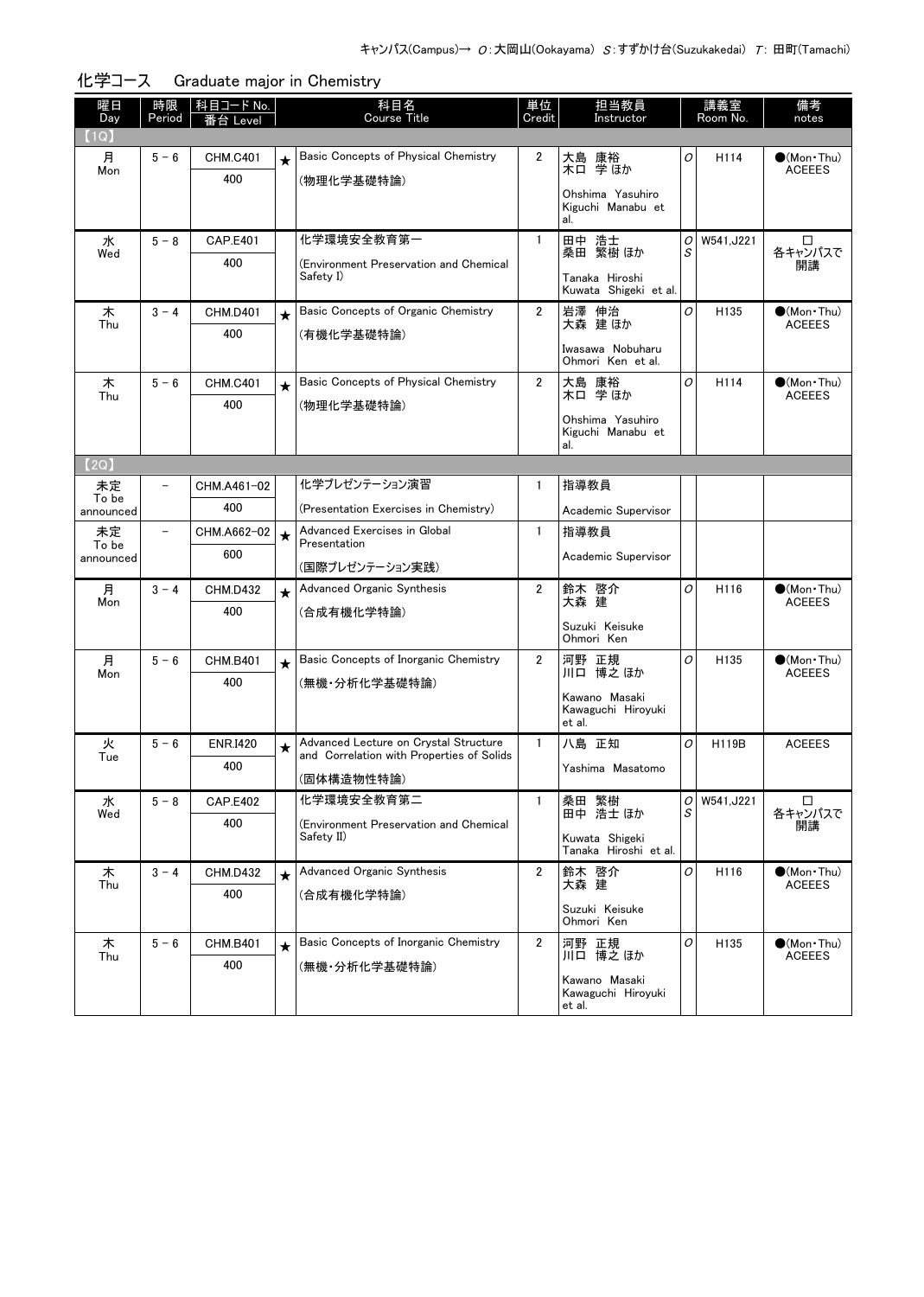| 曜日<br>Day      | 時限<br>Period             | 科目コード No.<br>:台 Level  |         | 科目名<br>Course Title                                             | 単位<br>Credit   | 担当教員<br>Instructor                   |   | 講義室<br>Room No.          | 備考<br>notes                          |
|----------------|--------------------------|------------------------|---------|-----------------------------------------------------------------|----------------|--------------------------------------|---|--------------------------|--------------------------------------|
| $(1 \sim 2Q)$  |                          |                        |         |                                                                 |                |                                      |   |                          |                                      |
| 講究等            |                          | <b>EPS.Z491</b>        | $\star$ | Seminar in Earth and Planetary Sciences                         | $\overline{2}$ | 指導教員                                 |   |                          | $O(1\sim 2Q)$                        |
| Seminar        |                          | 400                    |         | S1<br>(地球惑星科学講究S1)                                              |                | Academic Supervisor                  |   |                          |                                      |
| 講究等            | $\overline{a}$           | EPS.Z591               | $\star$ | Seminar in Earth and Planetary Sciences<br>S <sub>2</sub>       | $\overline{2}$ | 指導教員                                 |   |                          | $O(1\sim 2Q)$                        |
| Seminar        |                          | 500                    |         | (地球惑星科学講究S2)                                                    |                | Academic Supervisor                  |   |                          |                                      |
| 講究等            |                          | <b>EPS.Z691</b>        | $\star$ | Seminar in Earth and Planetary Sciences                         | $\overline{2}$ | 指導教員                                 |   |                          | $O(1\sim 2Q)$                        |
| Seminar        |                          | 600                    |         | S3                                                              |                | Academic Supervisor                  |   |                          |                                      |
|                |                          |                        |         | (地球惑星科学講究S3)                                                    |                |                                      |   |                          |                                      |
| 講究等<br>Seminar | $\overline{\phantom{0}}$ | EPS.Z693               | $\star$ | Seminar in Earth and Planetary Sciences<br>S4                   | $\overline{2}$ | 指導教員                                 |   |                          | $O(1\sim 2Q)$                        |
|                |                          | 600                    |         | (地球惑星科学講究S4)                                                    |                | Academic Supervisor                  |   |                          |                                      |
| 講究等            |                          | <b>EPS.Z695</b>        | $\star$ | Seminar in Earth and Planetary Sciences                         | $\overline{2}$ | 指導教員                                 |   |                          | $O(1\sim 2Q)$                        |
| Seminar        |                          | 600                    |         | S5                                                              |                | Academic Supervisor                  |   |                          |                                      |
|                |                          |                        |         | (地球惑星科学講究S5)                                                    |                |                                      |   |                          |                                      |
| (1Q)           |                          | <b>EPS.A418</b>        |         | Advanced Earth and Space Sciences E                             | $\overline{2}$ |                                      | 0 |                          |                                      |
| 月<br>Mon       | $5 - 6$                  | 400                    | $\star$ | (宇宙地球科学特論E)                                                     |                | 太田 健二<br>横山 哲也ほか                     |   | 石実1-103<br>Ishikawadai   | $\bullet$ (Mon•Thu)<br><b>ACEEES</b> |
|                |                          |                        |         |                                                                 |                | Ohta Kenji                           |   | Bldg. 2<br>(Laboratory   |                                      |
|                |                          |                        |         |                                                                 |                | Yokovama Tetsuva<br>et al.           |   | Bldg.)103<br>room        |                                      |
| 火              | $7 - 8$                  | <b>EPS.A411</b>        | $\star$ | Advanced Earth and Space Sciences B                             | $\overline{2}$ | 奥住 聡                                 | 0 | 石実1-103                  | $\bigcirc$ (Tue · Fri)               |
| Tue            |                          | 400                    |         | (宇宙地球科学特論B)                                                     |                | 佐藤 文衛 ほか                             |   | Ishikawadai<br>Bldg. 2   |                                      |
|                |                          |                        |         |                                                                 |                | Okuzumi Satoshi<br>Sato Bunei et al. |   | (Laboratory<br>Bldg.)103 |                                      |
|                |                          |                        |         |                                                                 |                |                                      |   | room                     |                                      |
| 木<br>Thu       | $5 - 6$                  | <b>EPS.A418</b>        | $\star$ | Advanced Earth and Space Sciences E                             | 2              | 太田 健二<br>横山 哲也ほか                     | 0 | 石実1-103<br>Ishikawadai   | $\bullet$ (Mon Thu)<br><b>ACEEES</b> |
|                |                          | 400                    |         | (宇宙地球科学特論E)                                                     |                | Ohta Kenji                           |   | Bldg. 2<br>(Laboratory   |                                      |
|                |                          |                        |         |                                                                 |                | Yokoyama Tetsuya<br>et al.           |   | Bldg.)103<br>room        |                                      |
| 金              | $7 - 8$                  | <b>EPS.A411</b>        | $\star$ | Advanced Earth and Space Sciences B                             | 2              | 奥住 聡                                 | 0 | 石実1-103                  | $\bigcirc$ (Tue · Fri)               |
| Fri            |                          | 400                    |         | (宇宙地球科学特論B)                                                     |                | 佐藤 文衛 ほか                             |   | Ishikawadai<br>Bldg. 2   |                                      |
|                |                          |                        |         |                                                                 |                | Okuzumi Satoshi<br>Sato Bunei et al. |   | (Laboratory<br>Bldg.)103 |                                      |
|                |                          |                        |         | Cutting Edge Topics in Earth and                                | $\mathbf{1}$   | 奥住 聡                                 |   | room                     |                                      |
| 集中講義           |                          | <b>EPS.C428</b><br>400 | ★       | Planetary Sciences A                                            |                |                                      |   |                          |                                      |
| Intensive      |                          |                        |         | (最先端トピックスから学ぶ地惑英語A)                                             |                | Okuzumi Satoshi                      |   |                          |                                      |
| 集中講義<br>等      | $\overline{\phantom{0}}$ | <b>EPS.C438</b>        | $\star$ | <b>EPS Career Development A</b>                                 | $\mathbf{1}$   | 奥住 聡                                 |   |                          |                                      |
| Intensive      |                          | 400                    |         | (地惑キャリアディベロップメントA)                                              |                | Okuzumi Satoshi                      |   |                          |                                      |
| 集中講義<br>等      | $\overline{\phantom{0}}$ | <b>EPS.C458</b>        | $\star$ | <b>EPS Tutorial A</b>                                           | 1              | 奥住 聡                                 |   |                          |                                      |
| Intensive      |                          | 400                    |         | (地惑チュートリアルA)                                                    |                | Okuzumi Satoshi                      |   |                          |                                      |
| 集中講義<br>等      | $\overline{\phantom{0}}$ | <b>EPS.C528</b>        | $\star$ | Cutting Edge Topics in Earth and<br><b>Planetary Sciences E</b> | 1              | 奥住 聡                                 |   |                          |                                      |
| Intensive      |                          | 500                    |         | (最先端トピックスから学ぶ地惑英語E)                                             |                | Okuzumi Satoshi                      |   |                          |                                      |
| 集中講義           | $\overline{\phantom{0}}$ | <b>EPS.C538</b>        | $\star$ | <b>EPS Career Development E</b>                                 | $\mathbf{1}$   | 奥住 聡                                 |   |                          |                                      |
| 等<br>Intensive |                          | 500                    |         | (地惑キャリアディベロップメントE)                                              |                | Okuzumi Satoshi                      |   |                          |                                      |
| 集中講義           | $\overline{\phantom{0}}$ | <b>EPS.C558</b>        | $\star$ | <b>EPS Tutorial E</b>                                           | $\mathbf{1}$   | 奥住 聡                                 |   |                          |                                      |
| 等<br>Intensive |                          | 500                    |         | (地惑チュートリアルE)                                                    |                | Okuzumi Satoshi                      |   |                          |                                      |
| 集中講義           |                          | <b>EPS.C628</b>        | $\star$ | Cutting Edge Topics in Earth and                                | $\mathbf{1}$   | 奥住 聡                                 |   |                          |                                      |
| Intensive      |                          | 600                    |         | Planetary Sciences I                                            |                | Okuzumi Satoshi                      |   |                          |                                      |
|                |                          |                        |         | (最先端トピックスから学ぶ地惑英語I)                                             |                |                                      |   |                          |                                      |
| 集中講義           |                          | <b>EPS.C632</b>        | $\star$ | Cutting Edge Topics in Earth and<br>Planetary Sciences M        | $\mathbf{1}$   | 奥住 聡                                 |   |                          |                                      |
| Intensive      |                          | 600                    |         | (最先端トピックスから学ぶ地惑英語M)                                             |                | Okuzumi Satoshi                      |   |                          |                                      |
| 集中講義           |                          | <b>EPS.C638</b>        | $\star$ | <b>EPS Career Development I</b>                                 | 1              | 奧住 聡                                 |   |                          |                                      |
| 等<br>Intensive |                          | 600                    |         | (地惑キャリアディベロップメントI)                                              |                | Okuzumi Satoshi                      |   |                          |                                      |

# 地球惑星科学コース Graduate major in Earth and Planetary Sciences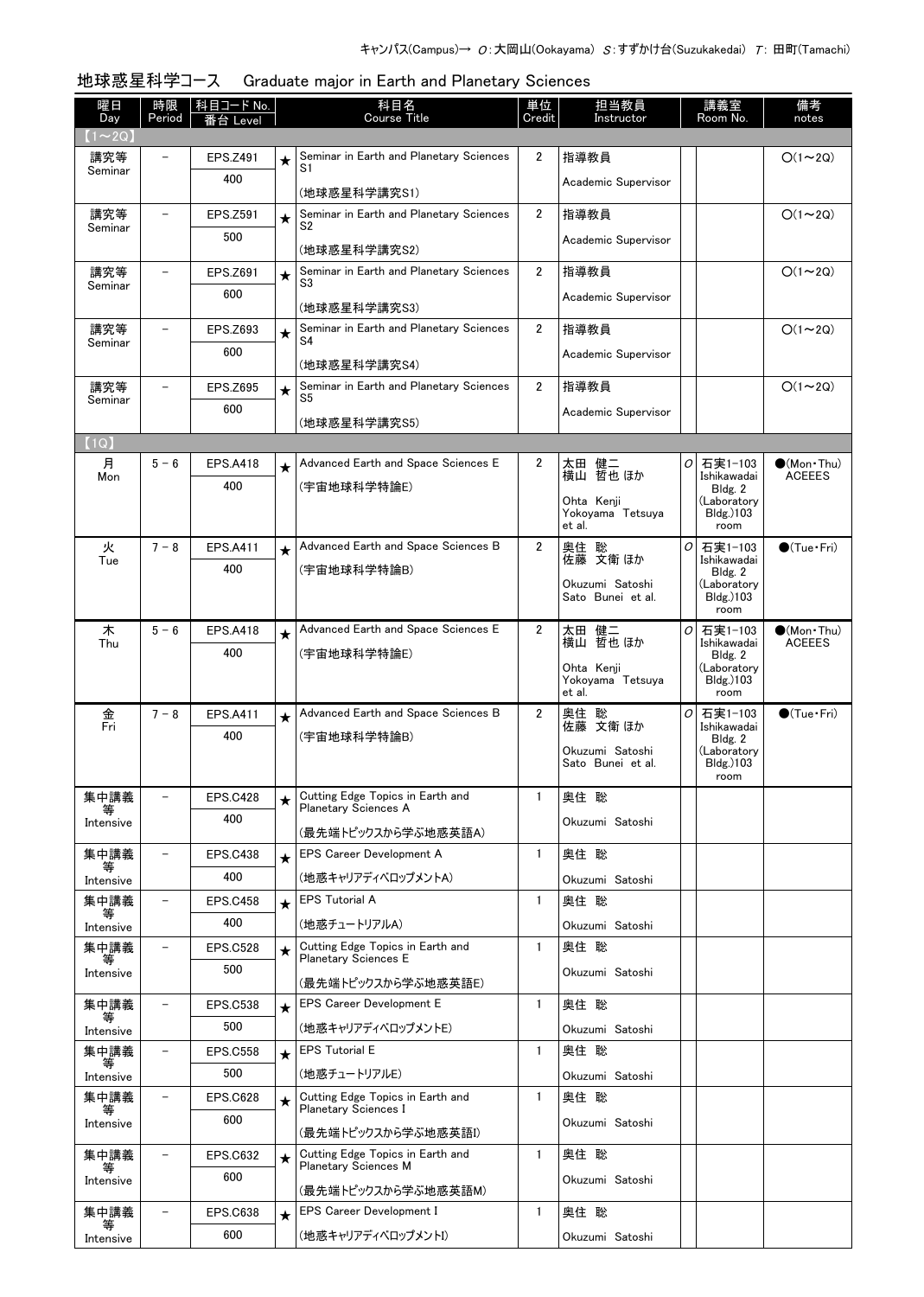| 曜日<br>Day      | 時限<br>Period             | <u>科目コード No.</u><br>番台 Level |         | 科目名<br><b>Course Title</b>                               | 単位<br>Credit   | 担当教員<br>Instructor                |   | 講義室<br>Room No.          | 備考<br>notes                          |
|----------------|--------------------------|------------------------------|---------|----------------------------------------------------------|----------------|-----------------------------------|---|--------------------------|--------------------------------------|
| [1Q]           |                          |                              |         |                                                          |                |                                   |   |                          |                                      |
| 集中講義<br>等      |                          | <b>EPS.C642</b>              | $\star$ | <b>EPS Career Development M</b>                          | 1              | 奥住 聡                              |   |                          |                                      |
| Intensive      |                          | 600                          |         | (地惑キャリアディベロップメントM)                                       |                | Okuzumi Satoshi                   |   |                          |                                      |
| 集中講義           | -                        | <b>EPS.C658</b>              | $\star$ | <b>EPS Tutorial I</b>                                    | 1              | 奥住 聡                              |   |                          |                                      |
| Intensive      |                          | 600                          |         | (地惑チュートリアルI)                                             |                | Okuzumi Satoshi                   |   |                          |                                      |
| 集中講義<br>等      | $\overline{\phantom{0}}$ | <b>EPS.C662</b>              | $\star$ | <b>EPS Tutorial M</b>                                    | 1              | 奥住 聡                              |   |                          |                                      |
| Intensive      |                          | 600                          |         | (地惑チュートリアルM)                                             |                | Okuzumi Satoshi                   |   |                          |                                      |
| 講究等<br>Seminar | $\overline{\phantom{0}}$ | <b>EPS.E471</b>              | $\star$ | Exercise in Earth and Planetary Sciences<br>A            | $\mathbf{1}$   | 指導教員                              |   |                          |                                      |
|                |                          | 400                          |         | (地球惑星科学特別演習A)                                            |                | Academic Supervisor               |   |                          |                                      |
| 講究等            | $\overline{\phantom{0}}$ | <b>EPS.E571</b>              | $\star$ | Exercise in Earth and Planetary Sciences                 | $\mathbf{1}$   | 指導教員                              |   |                          |                                      |
| Seminar        |                          | 500                          |         | Е                                                        |                | Academic Supervisor               |   |                          |                                      |
|                |                          |                              |         | (地球惑星科学特別演習E)                                            |                |                                   |   |                          |                                      |
| 講究等<br>Seminar |                          | <b>EPS.E671</b>              | $\star$ | Exercise in Earth and Planetary Sciences                 | $\mathbf{1}$   | 指導教員                              |   |                          |                                      |
|                |                          | 600                          |         | (地球惑星科学特別演習I)                                            |                | Academic Supervisor               |   |                          |                                      |
| 講究等            |                          | <b>EPS.E675</b>              |         | Exercise in Earth and Planetary Sciences                 | $\mathbf{1}$   | 指導教員                              |   |                          |                                      |
| Seminar        |                          | 600                          | $\star$ | м                                                        |                |                                   |   |                          |                                      |
|                |                          |                              |         | (地球惑星科学特別演習M)                                            |                | Academic Supervisor               |   |                          |                                      |
| 【2Q】           |                          |                              |         |                                                          |                |                                   |   |                          |                                      |
| 月<br>Mon       | $5 - 6$                  | <b>EPS.A424</b>              | $\star$ | Advanced Earth and Space Sciences H                      | 2              | 上野 雄一郎<br>横山 哲也 ほか                | 0 | 石実1-103<br>Ishikawadai   | $\bullet$ (Mon Thu)<br><b>ACEEES</b> |
|                |                          | 400                          |         | (宇宙地球科学特論H)                                              |                | Ueno Yuichiro                     |   | Bldg. 2<br>(Laboratory   |                                      |
|                |                          |                              |         |                                                          |                | Yokoyama Tetsuya                  |   | Bldg.)103                |                                      |
| 火              | $7 - 8$                  | <b>EPS.A451</b>              |         | 地球惑星科学特別講義AI                                             | 2              | et al.<br>※加藤學                    | 0 | room<br>S421             | $\bigcirc$ (Tue · Fri)               |
| Tue            |                          | 400                          |         | (Special Lecture in Earth and Planetary                  |                |                                   |   |                          |                                      |
|                |                          |                              |         | Sciences AI)                                             |                | X Kato Manabu                     |   |                          |                                      |
| 木              | $5 - 6$                  | <b>EPS.A424</b>              | $\star$ | Advanced Earth and Space Sciences H                      | $\overline{2}$ | 上野 雄一郎<br>横山 哲也 ほか                | 0 | 石実1-103<br>Ishikawadai   | $\bullet$ (Mon Thu)<br><b>ACEEES</b> |
| Thu            |                          | 400                          |         | (宇宙地球科学特論H)                                              |                |                                   |   | Bldg. 2                  |                                      |
|                |                          |                              |         |                                                          |                | Ueno Yuichiro<br>Yokoyama Tetsuya |   | (Laboratory<br>Bldg.)103 |                                      |
|                |                          |                              |         |                                                          |                | et al.                            |   | room                     |                                      |
| 金<br>Fri       | $7 - 8$                  | <b>EPS.A451</b>              |         | 地球惑星科学特別講義AI                                             | 2              | ※ 加藤 學                            | 0 | S421                     | $\bigcirc$ (Tue · Fri)               |
|                |                          | 400                          |         | (Special Lecture in Earth and Planetary<br>Sciences AI)  |                | X Kato Manabu                     |   |                          |                                      |
| 集中講義           |                          | <b>EPS.C429</b>              | $\star$ | Cutting Edge Topics in Earth and                         | $\mathbf{1}$   | 奥住 聡                              |   |                          |                                      |
| Intensive      |                          | 400                          |         | Planetary Sciences B                                     |                | Okuzumi Satoshi                   |   |                          |                                      |
|                |                          |                              |         | (最先端トピックスから学ぶ地惑英語B)                                      |                |                                   |   |                          |                                      |
| 集中講義<br>等      |                          | <b>EPS.C439</b>              | $\star$ | <b>EPS Career Development B</b>                          | $\mathbf{1}$   | 奥住 聡                              |   |                          |                                      |
| Intensive      |                          | 400                          |         | (地惑キャリアディベロップメントB)                                       |                | Okuzumi Satoshi                   |   |                          |                                      |
| 集中講義<br>等      | $\overline{\phantom{0}}$ | <b>EPS.C459</b>              | $\star$ | <b>EPS Tutorial B</b>                                    | 1              | 奥住 聡                              |   |                          |                                      |
| Intensive      |                          | 400                          |         | (地惑チュートリアルB)                                             |                | Okuzumi Satoshi                   |   |                          |                                      |
| 集中講義<br>等      | $\overline{\phantom{0}}$ | <b>EPS.C529</b>              | $\star$ | Cutting Edge Topics in Earth and<br>Planetary Sciences F | $\mathbf{1}$   | 奥住 聡                              |   |                          |                                      |
| Intensive      |                          | 500                          |         | (最先端トピックスから学ぶ地惑英語F)                                      |                | Okuzumi Satoshi                   |   |                          |                                      |
| 集中講義           | $\overline{\phantom{0}}$ | <b>EPS.C539</b>              | $\star$ | <b>EPS Career Development F</b>                          | 1              | 奥住 聡                              |   |                          |                                      |
| 等<br>Intensive |                          | 500                          |         | (地惑キャリアディベロップメントF)                                       |                | Okuzumi Satoshi                   |   |                          |                                      |
| 集中講義           | $\overline{\phantom{0}}$ | <b>EPS.C559</b>              | $\star$ | <b>EPS Tutorial F</b>                                    | $\mathbf{1}$   | 奥住 聡                              |   |                          |                                      |
| 等<br>Intensive |                          | 500                          |         | (地惑チュートリアルF)                                             |                | Okuzumi Satoshi                   |   |                          |                                      |
| 集中講義           | $\overline{\phantom{0}}$ | <b>EPS.C629</b>              | $\star$ | Cutting Edge Topics in Earth and                         | 1              | 奥住 聡                              |   |                          |                                      |
| 等<br>Intensive |                          | 600                          |         | Planetary Sciences J                                     |                | Okuzumi Satoshi                   |   |                          |                                      |
|                |                          |                              |         | (最先端トピックスから学ぶ地惑英語J)                                      |                |                                   |   |                          |                                      |
| 集中講義<br>等      | $\overline{\phantom{a}}$ | <b>EPS.C633</b>              | $\star$ | Cutting Edge Topics in Earth and<br>Planetary Sciences N | $\mathbf{1}$   | 奥住 聡                              |   |                          |                                      |
| Intensive      |                          | 600                          |         | (最先端トピックスから学ぶ地惑英語N)                                      |                | Okuzumi Satoshi                   |   |                          |                                      |

# 地球惑星科学コース Graduate major in Earth and Planetary Sciences